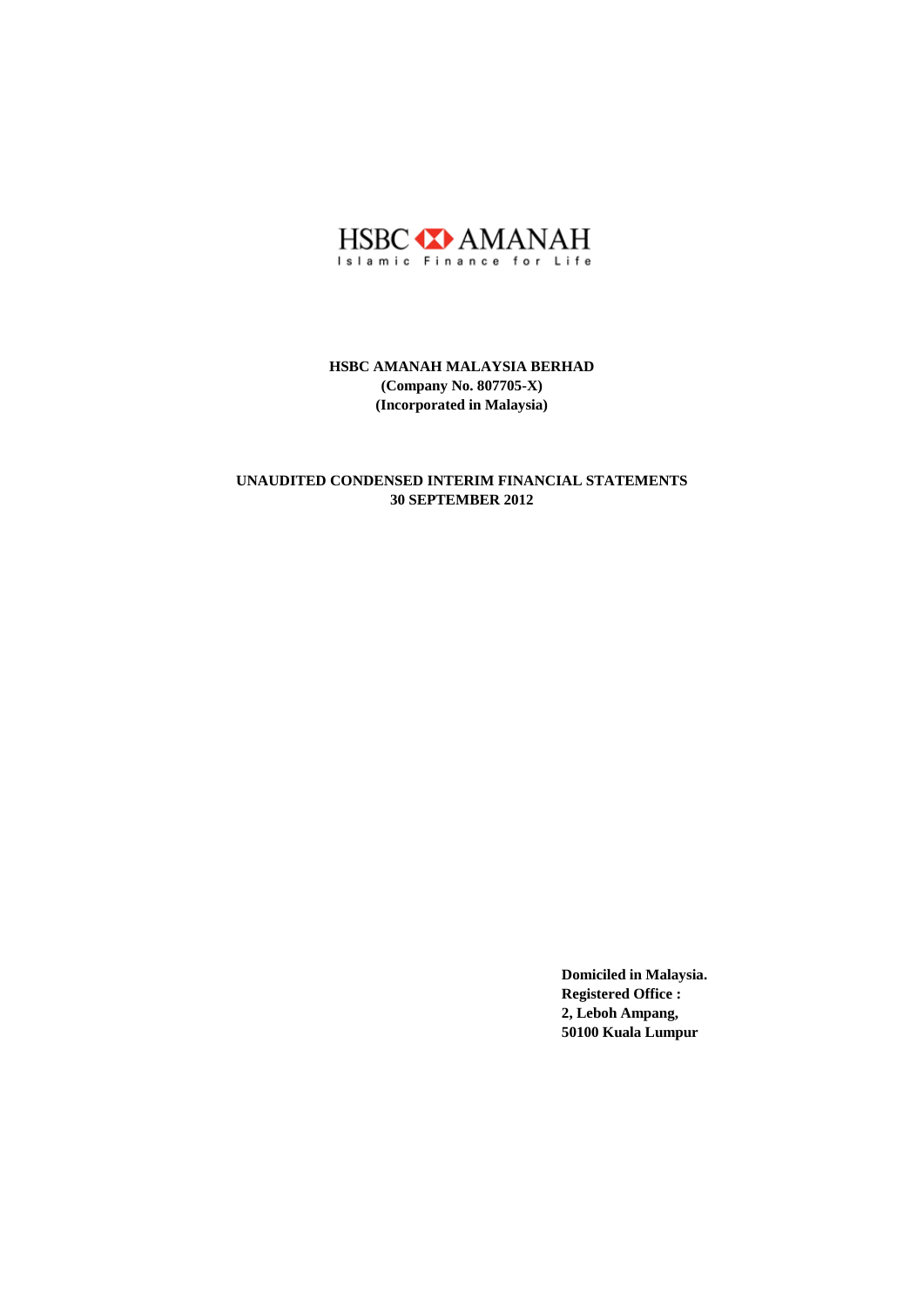#### **MANAGEMENT'S CERTIFICATION**

I hereby certify that the attached unaudited condensed interim financial statements for the financial period ended 30 September 2012 have been prepared from the Bank's accounting and other records and that they are in accordance with the requirements of MFRS 134: Interim Financial Reporting issued by the Malaysian Accounting Standards Board ("MASB"), Guidelines on Financial Reporting for Licenced Islamic Banks and Circular on the Application of FRS and Revised Financial Reporting for Islamic Banks issued by Bank Negara Malaysia in 2012.

SAW SAY PIN Chief Financial Officer

Date : 22 October 2012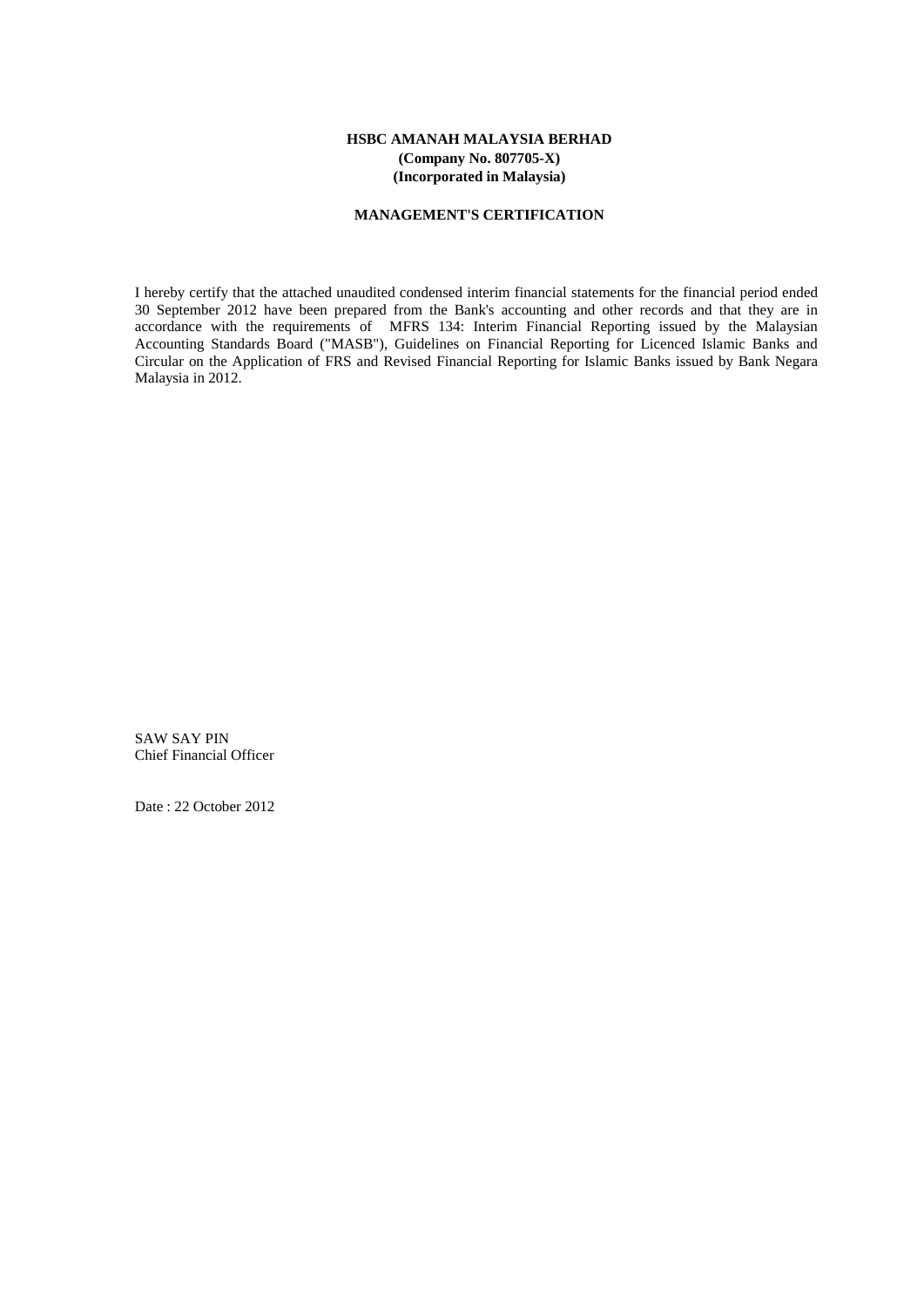#### **UNAUDITED CONDENSED STATEMENT OF FINANCIAL POSITION AT 30 SEPTEMBER 2012**

|    | 2,140,582  | 1,536,792  | 1,508,998 |
|----|------------|------------|-----------|
| 11 | 261,180    | 216,716    | 148,006   |
| 12 | 931,043    | 422,086    | 330,665   |
| 13 | 9,072,649  | 7,774,866  | 4,810,143 |
| 15 | 308,159    | 204,466    | 56,586    |
|    | 348,062    | 228,562    | 34,729    |
|    | 21,890     | 18,926     | 16,425    |
|    | 116        | 461        | 1,499     |
|    | 37,784     | 29,623     | 32,383    |
|    | 13,121,465 | 10,432,498 | 6,939,434 |
|    |            |            |           |
| 16 | 8,745,216  | 5,662,496  | 3,930,560 |
|    |            |            |           |
| 17 | 2,633,583  | 3,740,525  | 2,084,599 |
|    | 12,925     | 7,600      | 5,531     |
| 18 | 678,934    | 99,296     | 88,790    |
|    | 48,307     | 31,248     | 26,061    |
|    | 12,118,965 | 9,541,165  | 6,135,541 |
|    |            |            |           |
|    | 50,000     | 50,000     | 50,000    |
|    | 952,500    | 841,333    | 753,893   |
|    | 1,002,500  | 891,333    | 803,893   |
|    | 13,121,465 | 10,432,498 | 6,939,434 |
| 26 | 7,351,344  | 5,343,157  | 1,675,614 |
|    | 10         |            |           |

*The unaudited condensed interim financial statements should be read in conjunction with the audited financial* statements of the Bank for the financial year ended 31 December 2011 and the accompanying explanatory notes on *pages 5 to 31 attached to the unaudited condensed interim financial statements.*

*The financial statements were approved by the Board of Directors on 22 October 2012.*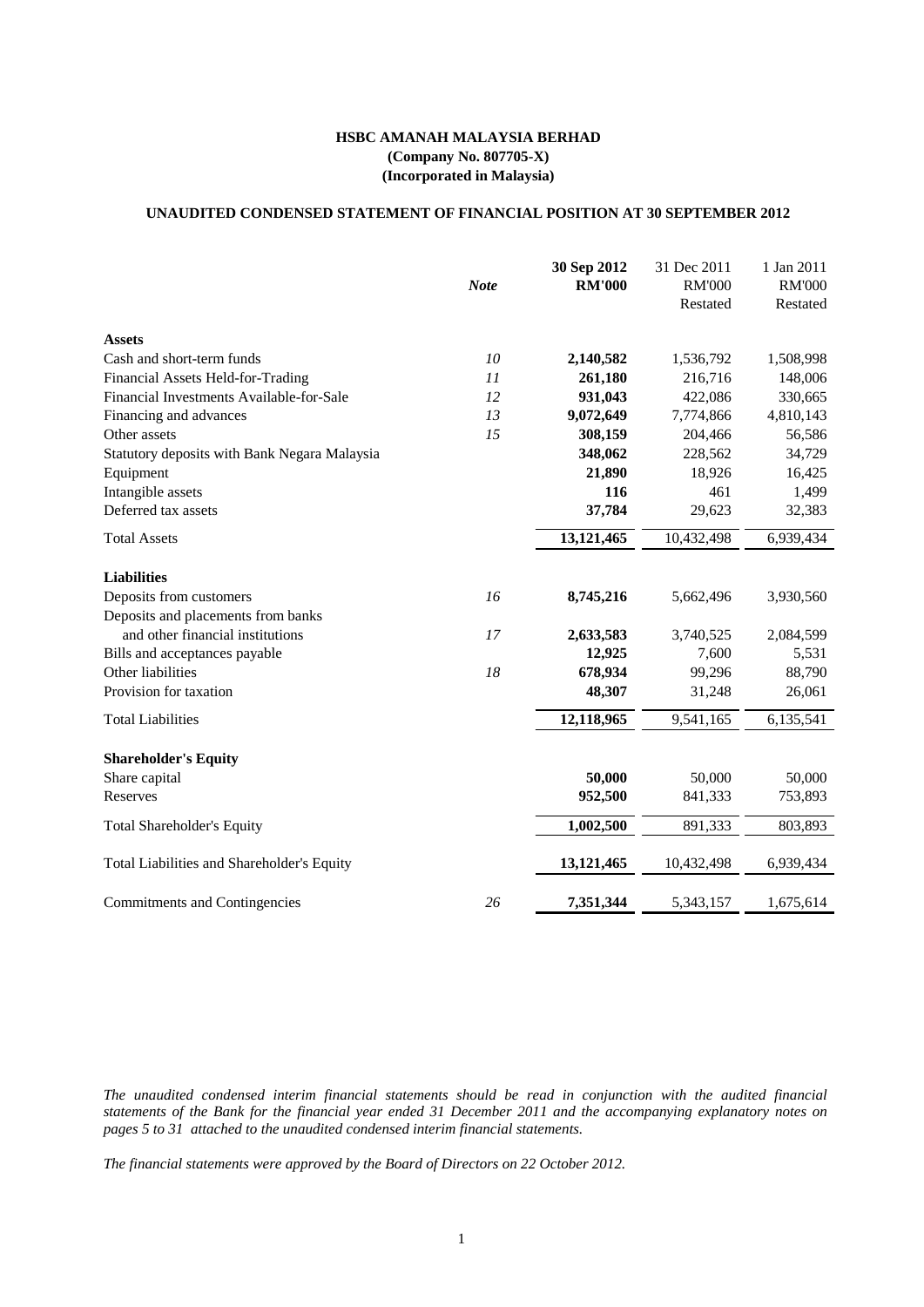|                                                                                                                                              |             | <b>Third Quarter Ended</b>   |                                          | <b>Year-To-Date Ended</b>    |                                                 |
|----------------------------------------------------------------------------------------------------------------------------------------------|-------------|------------------------------|------------------------------------------|------------------------------|-------------------------------------------------|
|                                                                                                                                              | <b>Note</b> | 30 Sep 2012<br><b>RM'000</b> | 30 Sep 2011<br><b>RM'000</b><br>Restated | 30 Sep 2012<br><b>RM'000</b> | 30 Sep 2011<br><b>RM'000</b><br><b>Restated</b> |
| Income derived from investment of                                                                                                            |             |                              |                                          |                              |                                                 |
| depositors' funds and others                                                                                                                 | 19          | 163,427                      | 112,742                                  | 468,907                      | 312,624                                         |
| Income derived from investment of                                                                                                            |             |                              |                                          |                              |                                                 |
| shareholder's funds                                                                                                                          | 20          | 38,372                       | 25,132                                   | 97,427                       | 71,093                                          |
| Impairment losses on financing                                                                                                               | 21          | (32, 644)                    | (31, 844)                                | (94, 109)                    | (76,072)                                        |
| Total distributable income                                                                                                                   |             | 169,155                      | 106,030                                  | 472,225                      | 307,645                                         |
| Income attributable to depositors                                                                                                            | 22          | (63, 406)                    | (39, 963)                                | (183, 232)                   | (105, 401)                                      |
| Total net income                                                                                                                             |             | 105,749                      | 66,067                                   | 288,993                      | 202,244                                         |
| Personnel expenses                                                                                                                           | 23          | (7,715)                      | (6,372)                                  | (26, 839)                    | (19, 723)                                       |
| Other overheads and expenditures                                                                                                             | 24          | (46, 684)                    | (35, 565)                                | (130, 888)                   | (100, 157)                                      |
| Profit before taxation                                                                                                                       |             | 51,350                       | 24,130                                   | 131,266                      | 82,364                                          |
| Taxation                                                                                                                                     |             | (7, 912)                     | (5,684)                                  | (25, 637)                    | (16,828)                                        |
| <b>Profit for the period</b>                                                                                                                 |             | 43,438                       | 18,446                                   | 105,629                      | 65,536                                          |
| Other comprehensive income<br>Items that may be reclassified<br>subsequently to profit or loss<br>Fair value reserve<br>Change in fair value |             | (750)                        | 402                                      | (265)                        | 216                                             |
| Income tax relating to components of                                                                                                         |             |                              |                                          |                              |                                                 |
| other comprehensive income                                                                                                                   |             | <b>196</b>                   | (100)                                    | 75                           | (54)                                            |
| Other comprehensive income for the<br>period, net of tax                                                                                     |             | (554)                        | 302                                      | (190)                        | 162                                             |
| Total comprehensive income for the period                                                                                                    |             | 42,884                       | 18,748                                   | 105,439                      | 65,698                                          |
| Profit attributable to the owner of the Bank                                                                                                 |             | 43,438                       | 18,446                                   | 105,629                      | 65,536                                          |
| Total comprehensive income attributable to owner of the Bank                                                                                 |             | 42,884                       | 18,748                                   | 105,439                      | 65,698                                          |

The unaudited condensed interim financial statements should be read in conjunction with the audited financial statements of the Bank for the financial year ended 31 December 2011 and the accompanying explanatory notes on pages 5 to 31 attached to the *unaudited condensed interim financial statements.*

## **INCOME FOR THE FINANCIAL PERIOD ENDED 30 SEPTEMBER 2012 UNAUDITED CONDENSED STATEMENT OF PROFIT OR LOSS AND OTHER COMPREHENSIVE**

# **HSBC AMANAH MALAYSIA BERHAD (Company No. 807705-X) (Incorporated in Malaysia)**

*The financial statements were approved by the Board of Directors on 22 October 2012.*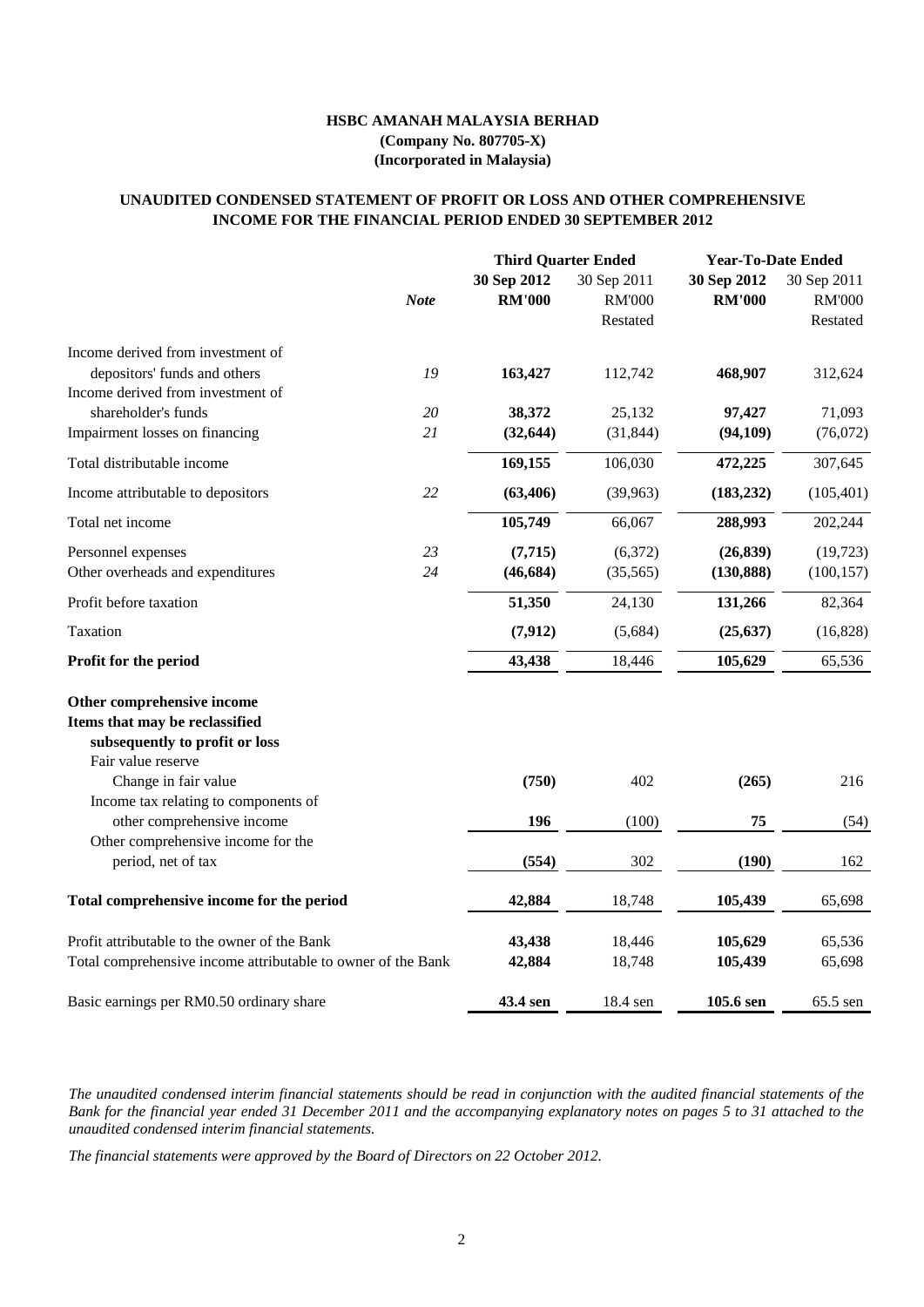The unaudited condensed interim financial statements should be read in conjunction with the audited financial statements of the Bank for the financial year ended 31 December 2011 and the accompanying *explanatory notes on pages 5 to 31 attached to the unaudited condensed interim financial statements.*

|                                                                         |                          |                          | Non-distributable        |                |                          |                          |                          |               |
|-------------------------------------------------------------------------|--------------------------|--------------------------|--------------------------|----------------|--------------------------|--------------------------|--------------------------|---------------|
|                                                                         | Share                    |                          |                          | Available-     | Capital                  | Profit                   |                          |               |
|                                                                         |                          | <b>Share</b>             | Statutory                | for-sale       | contribution             | equalisation             | Retained                 | Total         |
|                                                                         | capital                  | premium                  | reserve                  | reserve        | reserve                  | reserve                  | profits                  |               |
|                                                                         | <b>RM'000</b>            | <b>RM'000</b>            | <b>RM'000</b>            | <b>RM'000</b>  | <b>RM'000</b>            | <b>RM'000</b>            | <b>RM'000</b>            | <b>RM'000</b> |
| 2011                                                                    |                          |                          |                          |                |                          |                          |                          |               |
| Balance as at 1 January 2011                                            | 50,000                   | 610,000                  | 50,000                   | (136)          | 335                      |                          | 74,652                   | 784,851       |
| Effect of convergence to MFRS                                           |                          |                          |                          |                |                          |                          | 19,042                   | 19,042        |
| Balance as at 1 January 2011, restated                                  | 50,000                   | 610,000                  | 50,000                   | (136)          | 335                      |                          | 93,694                   | 803,893       |
| Total comprehensive income for the period                               |                          |                          |                          |                |                          |                          |                          |               |
| Net profit for the period                                               |                          |                          |                          |                |                          |                          | 65,536                   | 65,536        |
| <b>Transfer to Statutory Reserve</b>                                    |                          |                          |                          |                |                          |                          |                          |               |
| Other comprehensive income, net of income tax                           |                          |                          |                          |                |                          |                          |                          |               |
| Fair value reserve:                                                     |                          |                          |                          |                |                          |                          |                          |               |
| Net change in fair value                                                |                          |                          |                          | 162            |                          |                          |                          | 162           |
| Total other comprehensive income                                        | $\overline{\phantom{a}}$ | $\overline{\phantom{a}}$ | $\overline{\phantom{a}}$ | 162            | $\overline{\phantom{a}}$ | $\overline{\phantom{a}}$ | $\overline{\phantom{a}}$ | 162           |
| Total comprehensive income for the period                               |                          |                          |                          | 162            |                          |                          | 65,536                   | 65,698        |
| Transactions with ultimate holding company, recorded directly in equity |                          |                          |                          |                |                          |                          |                          |               |
| Share based payment transactions                                        |                          |                          |                          |                | 273                      |                          |                          | 273           |
| Balance as at 30 September 2011                                         | 50,000                   | 610,000                  | 50,000                   | 26             | 608                      |                          | 159,230                  | 869,864       |
| 2012                                                                    |                          |                          |                          |                |                          |                          |                          |               |
| Balance as at 1 January 2012                                            | 50,000                   | 610,000                  | 50,000                   | 148            | 695                      |                          | 153,216                  | 864,059       |
| Effect of convergence to MFRS                                           |                          |                          |                          |                |                          |                          | 27,274                   | 27,274        |
| Balance as at 1 January 2012, restated                                  | 50,000                   | 610,000                  | 50,000                   | 148            | 695                      |                          | 180,490                  | 891,333       |
| Total comprehensive income for the period                               |                          |                          |                          |                |                          |                          |                          |               |
| Net profit for the period                                               |                          |                          |                          |                |                          |                          | 105,629                  | 105,629       |
| Other comprehensive income, net of income tax                           |                          |                          |                          |                |                          |                          |                          |               |
| Fair value reserve:                                                     |                          |                          |                          |                |                          |                          |                          |               |
| Net change in fair value                                                |                          | $\sim$                   | $\blacksquare$           | (190)          | $\blacksquare$           | $\blacksquare$           | $\blacksquare$           | (190)         |
| Total other comprehensive income                                        |                          | $\blacksquare$           | $\blacksquare$           | (190)          | $\blacksquare$           | $\blacksquare$           | $\blacksquare$           | (190)         |
| Total comprehensive income for the period                               |                          | $\blacksquare$           | $\blacksquare$           | (190)          | $\blacksquare$           | $\blacksquare$           | 105,629                  | 105,439       |
|                                                                         |                          |                          |                          |                |                          |                          |                          |               |
| Transactions with ultimate holding company, recorded directly in equity |                          |                          |                          |                |                          |                          |                          |               |
| Share based payment transactions                                        |                          |                          |                          |                | 368                      |                          |                          | 368           |
| Other transactions, recorded directly in equity                         |                          |                          |                          |                |                          |                          |                          |               |
| Reclassification from other liabilities to equity                       |                          |                          |                          | $\blacksquare$ |                          | $5,360^*$                |                          | 5,360         |
| Balance as at 30 September 2012                                         | 50,000                   | 610,000                  | 50,000                   | (42)           | 1,063                    | 5,360                    | 286,119                  | 1,002,500     |
|                                                                         |                          |                          |                          |                |                          |                          |                          |               |

\* Refer to Note 2(a)(iv)

## **HSBC AMANAH MALAYSIA BERHAD (Company No. 807705-X) (Incorporated in Malaysia)**

## **UNAUDITED CONDENSED STATEMENT OF CHANGES IN EQUITY FOR THE FINANCIAL PERIOD ENDED 30 SEPTEMBER 2012**

*The financial statements were approved by the Board of Directors on 22 October 2012.*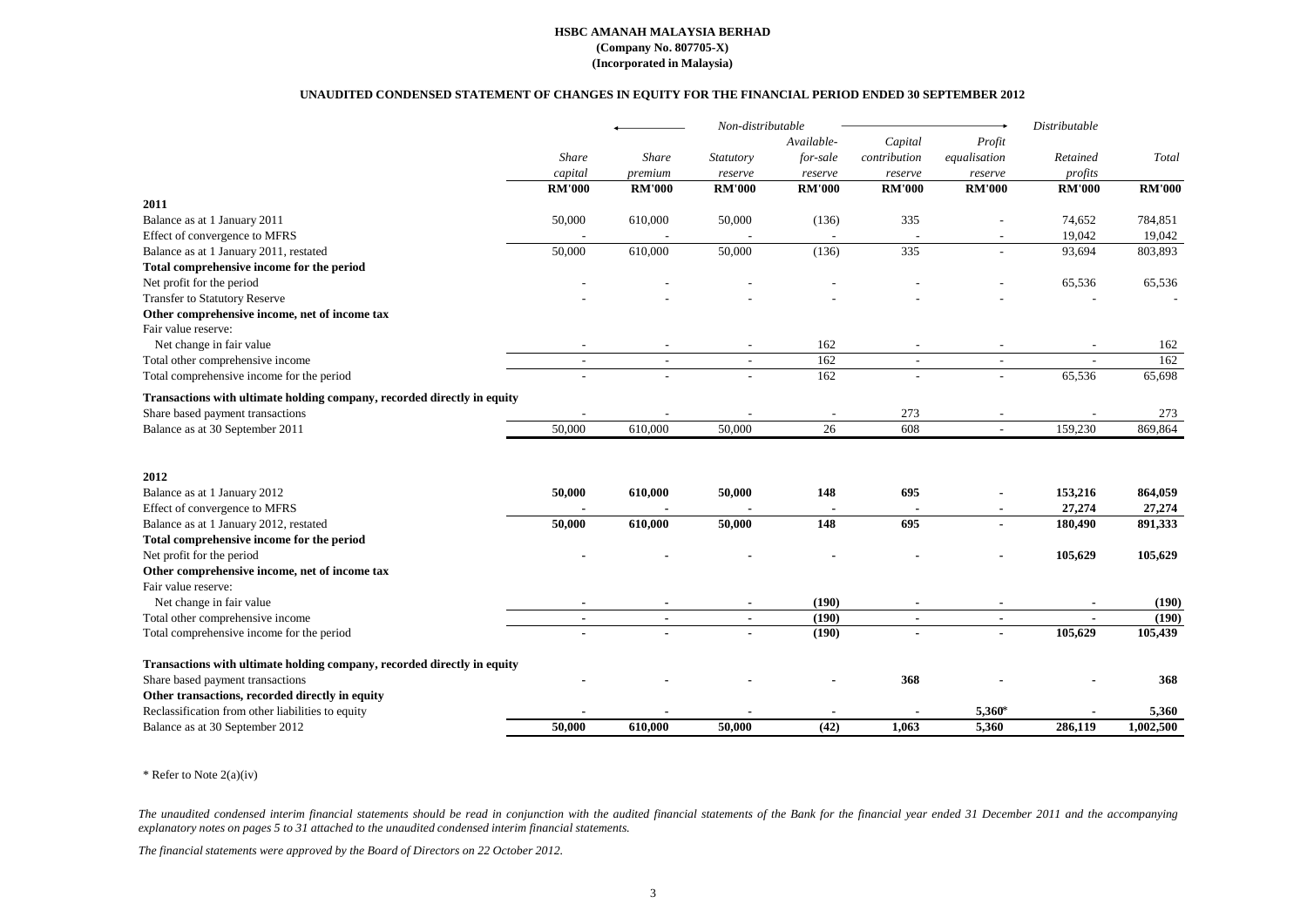### **FOR THE FINANCIAL PERIOD ENDED 30 SEPTEMBER 2012 UNAUDITED CONDENSED CASH FLOW STATEMENT**

|                                                      | 30 Sep 2012   | 30 Sep 2011   |
|------------------------------------------------------|---------------|---------------|
|                                                      | <b>RM'000</b> | <b>RM'000</b> |
|                                                      |               | Restated      |
| Profit before taxation                               | 131,266       | 82,364        |
| Adjustments for non-operating and non-cash items     | 12,032        | 4,651         |
| Operating profit before working capital changes      | 143,298       | 87,015        |
| Changes in working capital:                          |               |               |
| Net changes in operating assets                      | (1,565,440)   | (2,113,027)   |
| Net changes in operating liabilities                 | 2,060,741     | 2,034,840     |
| Taxation paid                                        | (17, 333)     | (10,666)      |
| Net cash generated from operating activities         | 621,266       | (1,838)       |
| Net cash used in financing activities                | (17, 476)     | 8,431         |
| Net changes in cash and cash equivalents             | 603,790       | 6,593         |
| Cash and cash equivalents at beginning of the period | 1,536,792     | 1,508,998     |
| Cash and cash equivalents at end of the period       | 2,140,582     | 1,515,591     |
| Analysis of cash and cash equivalents                |               |               |
| Cash and short-term funds                            | 2,140,582     | 1,515,591     |

The unaudited condensed interim financial statements should be read in conjunction with the audited financial statements of the Bank for the financial year ended 31 December 2011 and the accompanying explanatory notes on pages 5 to 31 attached *to the unaudited condensed interim financial statements.*

*The financial statements were approved by the Board of Directors on 22 October 2012.*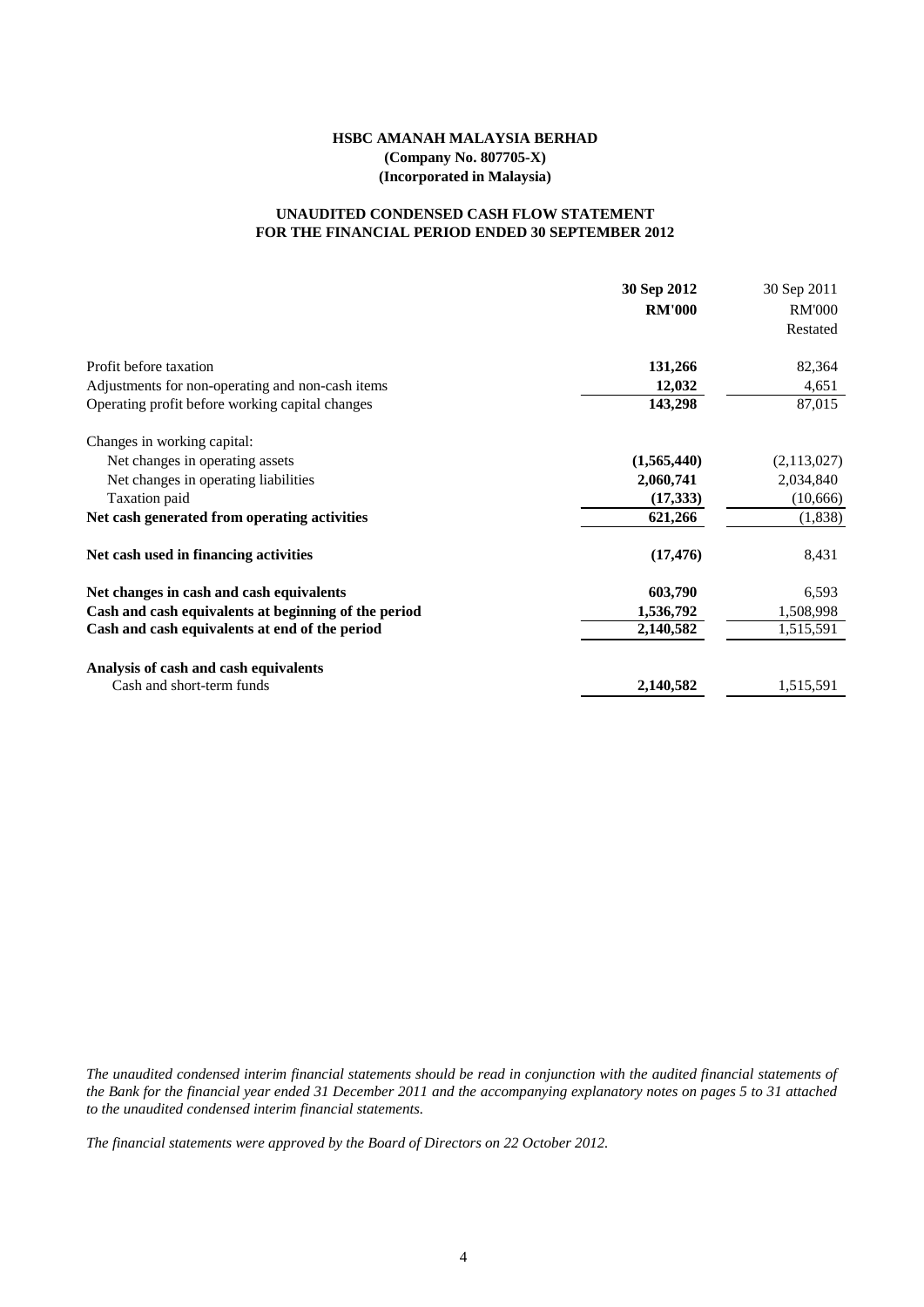#### **EXPLANATORY NOTES TO THE INTERIM FINANCIAL STATEMENTS AT 30 SEPTEMBER 2012**

#### **1 General Information**

HSBC Amanah Malaysia Berhad ("the Bank") incorporated on 26 February 2008, is a licensed Islamic Bank under the Islamic Banking Act, 1983. The registered office of the Bank is at No. 2, Leboh Ampang, 50100 Kuala Lumpur.

The principal activities of the Bank are Islamic banking and related financial services.

There were no significant changes in these activities during the financial period.

#### **2 Basis of Preparation**

The unaudited condensed interim financial statements for the financial period ended 30 September 2012 have been prepared in accordance with the requirements of Malaysian Financial Reporting Standards ("MFRS") 134: Interim Financial Reporting issued by the Malaysian Accounting Standards Board ("MASB"), as modified by Bank Negara Malaysia's ("BNM") guidelines. The unaudited condensed interim financial statements do not include all of the information required for full annual financial statements, and should be read in conjunction with the audited financial statements of the Bank as at and for the financial year ended 31 December 2011. The explanatory notes attached in the unaudited condensed interim financial statements provide an explanation of events and transactions that are significant for an understanding of the changes in the financial position and performance of the Bank since the financial year ended 31 December 2011.

The audited financial statements of the Bank as at and for the year ended 31 December 2011 were prepared under Financial Reporting Standards (FRSs). Since the previous annual audited financial statements as at 31 December 2011 were issued, the Bank has adopted the Malaysian Financial Reporting Standards ("MFRS") framework issued by the Malaysian Accounting Standards Board ("MASB") with effect from 1 January 2012. This MFRS framework was introduced by the MASB in order to fully converge Malaysia's existing Financial Reporting Standards ("FRS") framework with the International Financial Reporting Standards ("IFRS") framework issued by the International Accounting Standards Board. Whilst all FRSs issued under the previous FRS framework were equivalent to the MFRSs issued under the MFRS framework, there are some differences in relation to the transitional provisions and effective dates contained in certain FRSs. The financial effects of convergence to the MFRS framework and any consequential changes in accounting policies as a result of the convergence are discussed in Note 2 a) Changes in Accounting Policies.

This is the Bank's first nine months financial statements covered by the MFRS framework and MFRS 1, First-time Adoption of Malaysian Financial Reporting Standards has been applied. The MFRS did not result in any material financial impact to the Bank other than the financial impact arising from the change in accounting policy on i) the impairment of collectively assessed financing and advances, ii) the fair valuation of structured deposits and iii) recognition of securities pledged on Islamic repurchase agreements, as the accounting policies previously adopted under FRS framework were already in line with the requirements of the MFRS framework. The above changes in accounting policy are described in Note 2(a), together with other accounting treatment changes resulting from new/revised Bank Negara Malaysia's ("BNM") guidelines. A detailed explanation of how the transition to MFRSs has affected the reported financial position, financial performance and cash flows of the Bank is provided in Note 27.

The Bank has early adopted the amendments to MFRS 101, Presentation of Items of Other Comprehensive Income (Amendments to MFRS 101) which is originally effective for annual periods beginning on or after 1 July 2012. The early adoption of this amendment to MFRS 101 has no impact on the financial statements other than the presentation format of the statement of profit or loss and other comprehensive income.

The following MFRS, IC Interpretation and Amendments to MFRSs have been adopted by the Bank during the current period:

- IC Interpretation 19 Extinguishing Financial Liabilities with Equity Instruments
- Severe Hyperinflation and Removal of Fixed Dates for First-time Adopters (Amendments to MFRS 1)
- Disclosures Transfers of Financial Assets (Amendments to MFRS 7)
- Deferred tax: Recovery of Underlying Assets (Amendments to MFRS 112)

The adoption of the IC Interpretation and Amendments to MFRSs above did not have any financial impact on the Bank as they mainly help to clarify the requirements of or provide further explanations to existing MFRSs.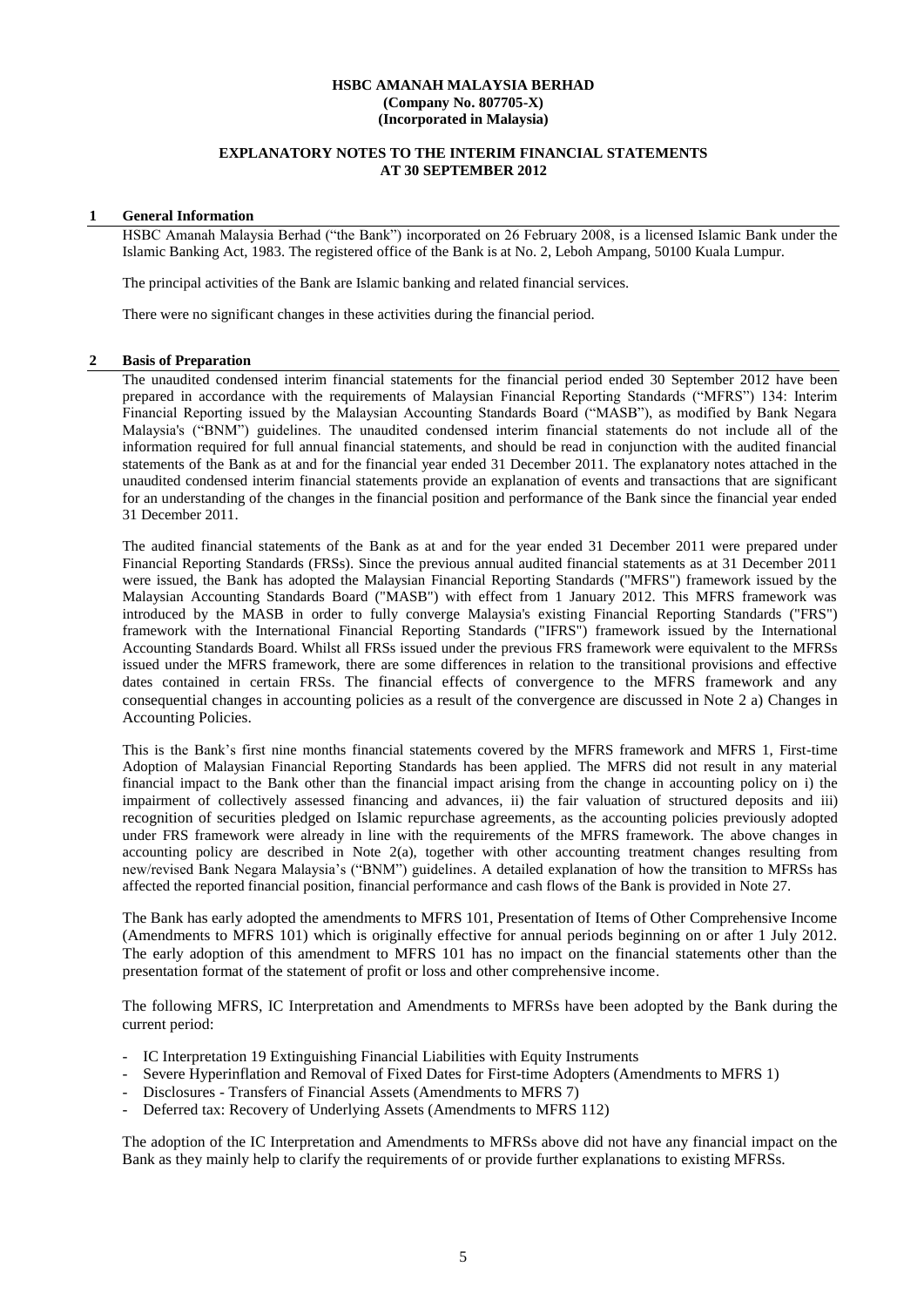#### **2 Basis of Preparation (Cont'd)**

The Bank has not applied the following accounting standards, amendments and interpretations that have been issued by the MASB as they are either not applicable or not yet effective:

Effective for annual periods commencing on or after 1 January 2013

- Amendments to MFRS 1, First-time Adoption of Malaysian Financial Reporting Standards (Annual Improvements 2009-2011 Cycle: Repeated Application of MFRS 1 and Borrowing Cost)
- MFRS 3, Business Combinations (IFRS 3 issued by IASB in March 2004)
- Amendments to MFRS 7, Disclosures-Offsetting Financial Assets and Financial Liabilities
- Amendments to MFRS 10, MFRS 11 and MFRS 12, Consolidated Financial Statements, Joint Arrangements and Disclosure of Interests in Other Entities: Transition Guidance
- MFRS 13, Fair Value Measurement
- Amendments to MFRS 101, Presentation of Financial Statements (Annual Improvements 2009-2011 Cycle: Clarification of the Requirements for Comparative Information)
- Amendments to MFRS 116, property, Plant and Equipment (Annual Improvements 2009-2011 Cycle: Classification of Servicing Equipment)
- MFRS 119, Employee Benefits (IAS 19 as amended by IASB in June 2011)
- MFRS 127, Consolidated and Separate Financial Statements (IAS 27 as amended by IASB in December 2003)
- MFRS 128, [Investments in Associates and Joint Ventures](http://www.masb.org.my/images/NewFRSStandards2011/FRS_128(2011).pdf) (IAS 28 as amended by IASB in May 2011)
- Amendments to MFRS 132, Financial instruments: Presentation (Annual Improvements 2009-2011 Cycle: Tax effect of distribution to holders of equity instruments)
- Amendments to MFRS 134, Interim Financial Reporting (Annual Improvements 2009-2011 Cycle: Interim Financial Reporting and Segment Information for Total Assets and Liabilities)
- IC Interpretation 20, Stripping Costs in the Production Phase of a Surface Mine

Effective for annual periods commencing on or after 1 January 2014

Amendments to MFRS 132, Financial Instruments: Presentation (Offsetting Financial Assets and Financial Liabilities)

Effective for annual periods commencing on or after 1 January 2015

- MFRS 9, Financial Instruments (IFRS 9 issued by IASB in November 2009)
- MFRS 9, Financial Instruments (IFRS 9 issued by IASB in October 2010)

The Bank plans to apply the abovementioned accounting standards, amendments and interpretations from the annual period beginning 1 January 2013, except for Amendments to MFRS 132 (Offsetting Financial Assets and Financial Liabilities) and MFRS 9 (2009 & 2010) that would apply for the annual period beginning on or after 1 January 2014 and 1 January 2015 respectively.

The initial application of a standard that will be applied prospectively or which requires extended disclosures is not expected to have any financial impact to the current and prior period's financial statements upon their first adoption.

The adoption of MFRS 9 will result in a change in accounting policy. IC Interpretation 20 is not expected to have any impact on the financial statements of the Bank as it is not relevant to the operations of the Bank. The initial application of the other standards and amendments are not expected to have any material financial impact on the financial statements of the Bank.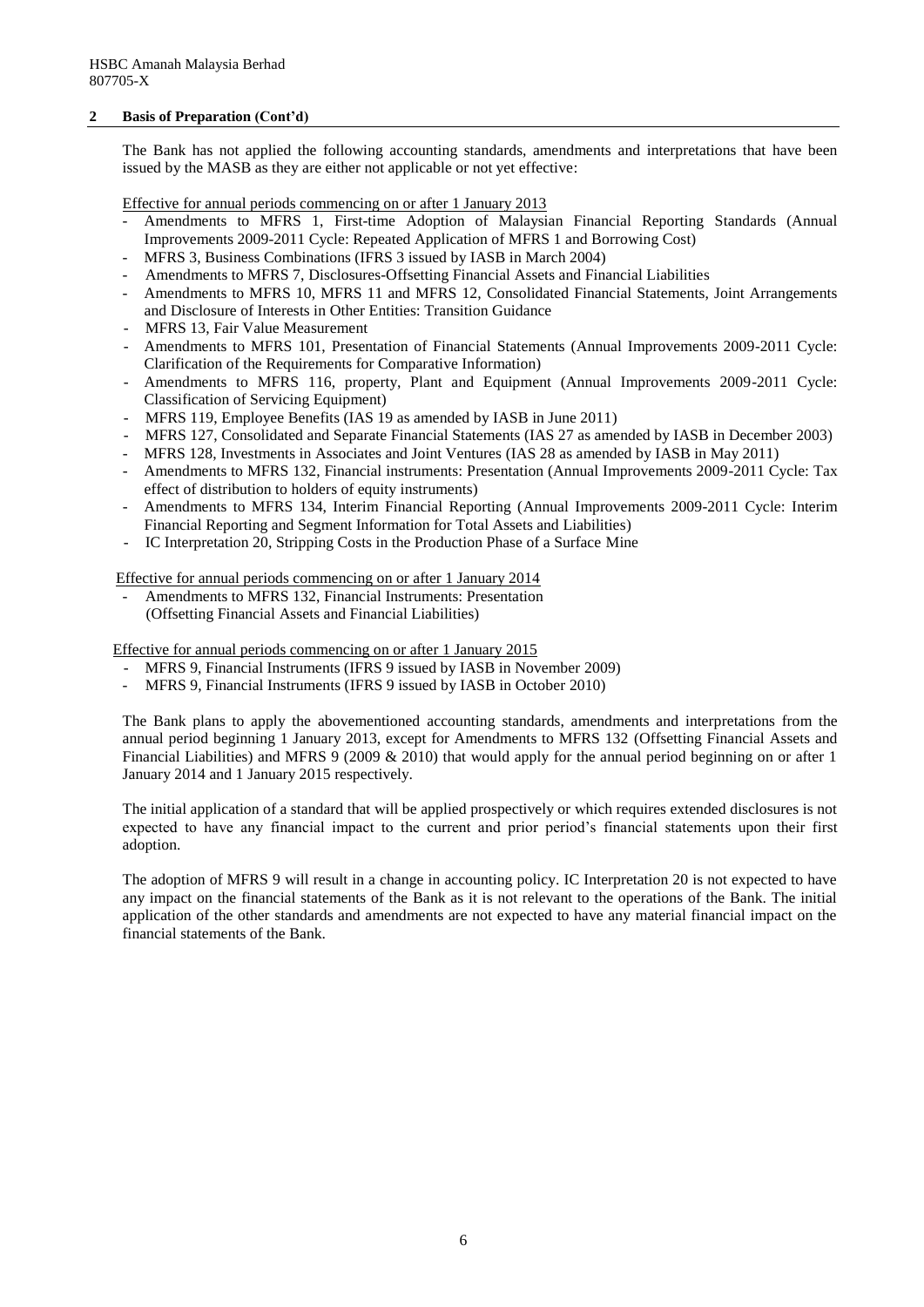#### **2 Basis of Preparation (Cont'd)**

#### **Change in accounting policy and BNM requirements**

#### *(i) Impairment of collectively assessed financing and advances*

Prior to the transition to MFRS 139, the Bank had maintained collective impairment provision at 1.5% of total outstanding financing and advances, net of individual impairment provision, in line with Bank Negara Malaysia's transitional provisions under its Guidelines on Classification and Impairment Provisions for Loans/Financing. Upon the adoption of MFRS 139 on 1 January 2012, these transitional provisions were removed and the Bank has applied the requirements of MFRS 139 in the determination of collective impairment provision, of which the revised accounting policy is described below.

This change in accounting policy has been accounted for retrospectively and has resulted in a decrease in the collective allowance for impairment charged in the income statement and a write-back of collective allowance to the opening retained profits and opening collective impairment allowance in the statement of financial position. A summary of the financial impact of the change in accounting policy on the financial statements of the Bank is reflected in Note 27.

Impairment is assessed on a collective basis in two circumstances:

- to cover losses which have been incurred but not yet been identified on financing subject to individual assessment; and
- for homogeneous groups of financing that are not considered individually significant.

#### Losses incurred but not yet identified on individually significant financing and advances

Individually assessed financing for which no evidence of impairment has been specifically identified on an individual basis are grouped together according to their credit risk characteristics for the purpose of calculating an estimated collective impairment. These credit risk characteristics may include type of products offered, industry sector, or other relevant factors. As soon as information becomes available which identifies losses on individual financing within the group, those financing are removed from the group and assessed on an individual basis for impairment.

The collective impairment allowance is determined after taking into account:

- historical loss experience in portfolios of similar credit risk characteristics (for example, by industry sector, financing grade or product);
- the estimated period between impairment occurring and the loss being identified and evidenced by the establishment of an appropriate allowance against the individual financing (the period between a loss occurring and its identification is estimated for each identified portfolio); and
- management's experienced judgment as to whether current economic and credit conditions are such that the actual level of inherent losses at the balance sheet date is likely to be greater or less than that suggested by historical experience.

#### Homogeneous groups of financing and advances

Statistical methods are used to determine impairment losses on a collective basis for homogeneous groups of financing that are not considered individually significant, because individual financing assessment is impracticable. Losses in these groups of financing are recorded on an individual basis only when individual financing are written off, at which point they are removed from the group. Two alternative methods are used to calculate allowances on a collective basis:

When appropriate empirical information is available, roll rate methodology is applied. This methodology employs statistical analyses of historical data and experience of delinquency and default to estimate the amount of financing that will eventually be written off as a result of the events occurring before the balance sheet date which the Bank are not able to identify on an individual financing basis, and that can be reliably estimated. Under this methodology, financing are grouped into ranges according to the number of days past due and statistical analysis is used to estimate the likelihood that financing in each range will progress through the various stages of delinquency, and ultimately prove irrecoverable. In addition to the delinquency groupings, financing are segmented according to their credit characteristics as described above. Current economic conditions are also evaluated when calculating the appropriate level of allowance required to cover inherent loss.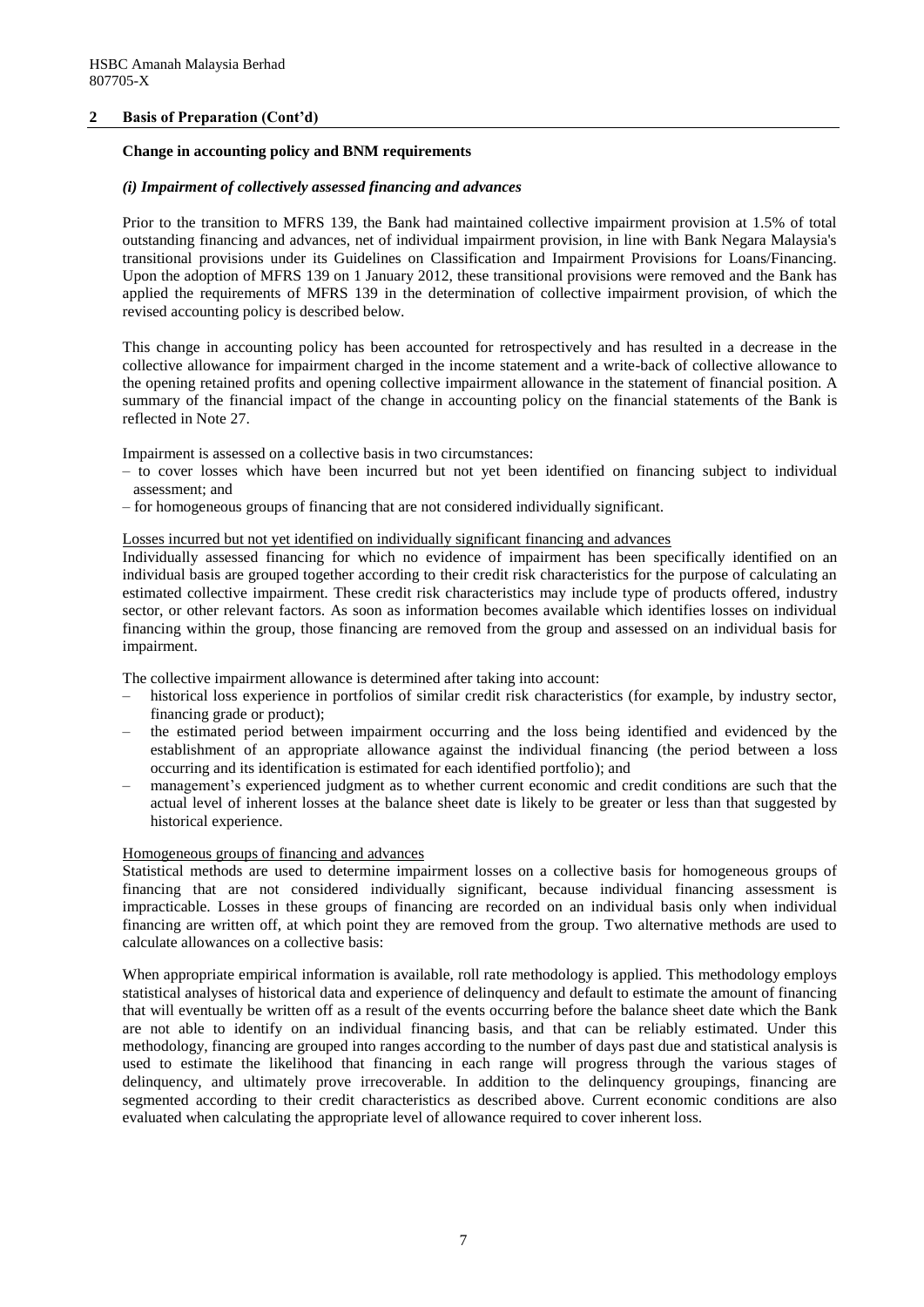#### **2 Basis of Preparation (Cont'd)**

#### **(a) Change in accounting policy and BNM requirements (Cont'd)**

#### *(i) Impairment of collectively assessed financing and advances (Cont'd)*

When the portfolio size is small or when information is insufficient or not reliable enough to adopt a roll rate methodology, a basic formulaic approach based on historical loss rate experience is adopted.

In normal circumstances, historical experience provides the most objective and relevant information from which to assess inherent loss within each portfolio, though sometimes it provides less relevant information about the inherent loss in a given portfolio at the balance sheet date, for example, when there have been changes in economic, regulatory or behavioural conditions which result in the most recent trends in portfolio risk factors being not fully reflected in the statistical models. In these circumstances, the risk factors are taken into account by adjusting the impairment allowances derived solely from historical loss experience.

Roll rates, loss rates and the expected timing of future recoveries are regularly benchmarked against actual outcomes to ensure they remain appropriate.

Financing (and related allowances) are normally written off, either partially or in full, when there is no realistic prospect of recovery of these amounts and, for collateralised financing, when the proceeds from the realisation of security have been received.

#### Regulatory Reserves

In addition to the collective impairment and individual impairment allowances, the Bank maintains a regulatory reserve to satisfy local regulatory requirements for prudential supervision purposes. The regulatory reserves are overlay provisions on top of the collective impairment allowance, based on collective impairment models. In accordance with updated guidance from BNM, the regulatory reserve has been increased to RM88.9m (31Dec11: RM74.6m).

#### *(ii) Fair valuation of structured deposits*

Prior to the transition to MFRS 139, derivatives embedded in structured deposits were bifurcated and marked to market separately from the deposits portion. After the transition to MFRS 139, the entire structured deposits are classified as "trading liabilities" and fair valued on a totality basis if this is permitted under MFRS 139. This change in accounting policy has been accounted for retrospectively and a summary of the financial impact on the financial statements of the Bank is reflected in Note 27.

#### *(iii) Contracts under Islamic Sell and Buyback Agreements ("SBBA")*

Prior to its convergence to the MFRS framework, the BNM Guidelines on Financial Reporting for Islamic Banking Institutions requires securities sold in a SBBA to be derecognised from the financial statements and the buy back commitment to be recognised as an off balance sheet liability. However, BNM recently issued a revised Guidance Note on SBBA that allows financial institutions to account for SBBA as per the approved accounting standards by the Malaysian Accounting Standards Board. With this, the securities sold via SBBA will no longer be derecognised from the financial statements and the buy-back commitment is now recognised as an on balance sheet liability. This change in accounting policy has been accounted for retrospectively and a summary of the financial impact on the financial statements of the Bank is reflected in Note 27.

#### *(iv) Profit Equalisation Reserves (PER)*

PER refers to the amount appropriated out of total gross income in order to maintain an acceptable level of return to depositors as stipulated by BNM's "The Framework of Rate of Return". PER is a provision shared by both the depositors and the Bank.

During the financial period, as stipulated by BNM's "Guidelines on Profit Equalisation Reserve", effective 1 January 2012, PER has been segregated into the portion belonging to the depositors and the Bank based on the contractual profit sharing ratio. The portion belonging to the depositors continues to be recognised as other liabilities but the portion belonging to the Bank is disclosed as a separate reserve in equity.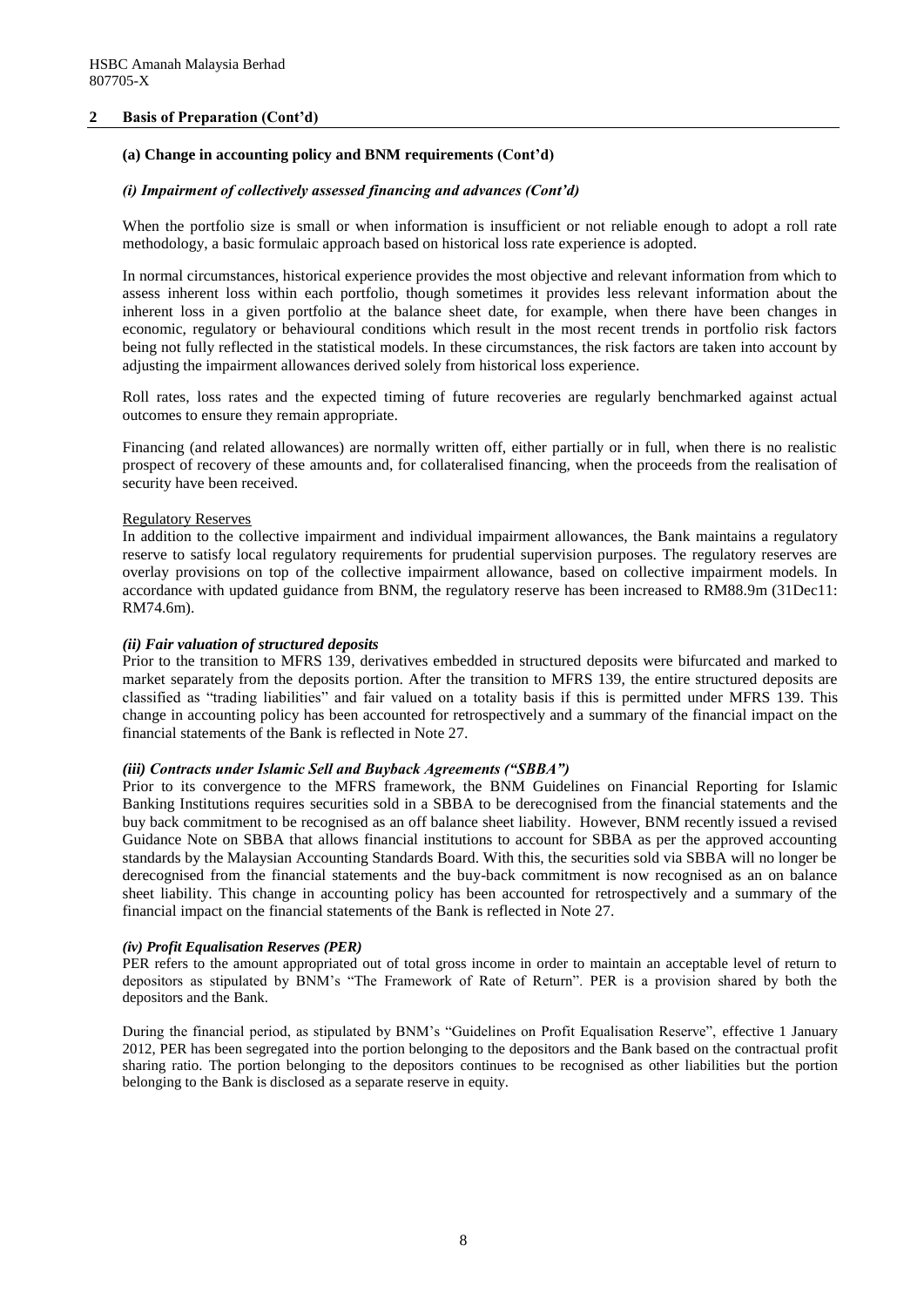#### **3 Auditors' Report On Preceding Annual Financial Statements**

The audit report on the audited financial statements for the financial year ended 31 December 2011 was not subject to any qualification.

#### **4 Seasonality or Cyclical Factors**

The business operations of the Bank are not subject to material seasonal or cyclical fluctuations.

#### **5 Unusual Items Due to Their Nature, Size or Incidence**

There were no unusual items affecting assets, liabilities, equity, net income or cash flows of the Bank for the financial period ended 30 September 2012.

#### **6 Changes in Estimates**

The preparation of financial information requires the use of estimates. The use of available information and the application of judgement are inherent in the formation of estimates; actual results in the future may differ from those reported. Management believes that critical accounting policies where judgement is necessarily applied are those which relate to the calculation of collective impairment allowances, the valuation of financial instruments and the impairment allowance of available-for-sale financial investments

There were no material changes in estimates of amounts reported in prior financial year that have a material effect on the financial results and position of the Bank for the financial period ended 30 September 2012, except for those arising from the change in accounting treatment as disclosed in Note 27.

#### **7 Debt and Equity Securities**

During the period, the Bank issued a RM500 million 5-year medium term note (Sukuk) under its RM3 billion Multi-Currency Sukuk Programme ("MCSP"). The Sukuk's maturity date is on 28 September 2017 and bears a distribution rate of 3.75% per annum payable semi-annually in arrears. The Sukuk issued under the MCSP is carried at amortised cost, with profit payable recognised on an accruals basis.

Notwithstanding the above, there were no other issuances, cancellations, repurchases, resale or repayment of other debt or equity securities during the financial period ended 30 September 2012.

#### **8 Dividend**

No dividend was declared nor paid during the financial period ended 30 September 2012.

#### **9 Significant Events**

There were no material events subsequent to the balance sheet date that requires disclosure or adjustments to the unaudited condensed interim financial statements.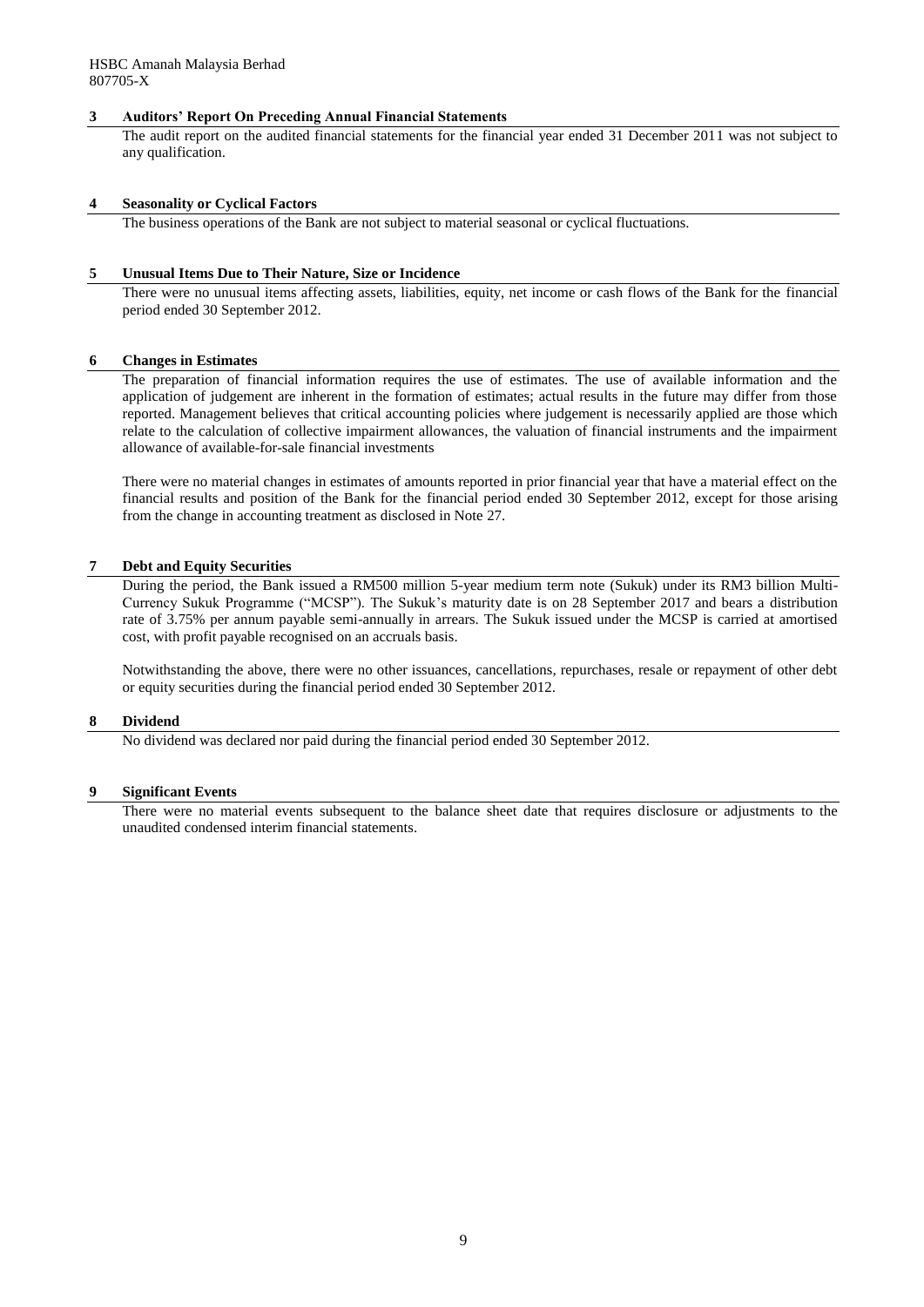## **10 Cash and Short-Term Funds**

|    |                                                                                                                       | 30 Sep 2012                  | 31 Dec 2011   |
|----|-----------------------------------------------------------------------------------------------------------------------|------------------------------|---------------|
|    |                                                                                                                       | <b>RM'000</b>                | <b>RM'000</b> |
|    | Cash and balances with banks and other financial institutions                                                         | 290,582                      | 113,412       |
|    | Money at call and interbank placements<br>maturing within one month                                                   | 1,850,000                    | 1,423,380     |
|    |                                                                                                                       | 2,140,582                    | 1,536,792     |
|    |                                                                                                                       |                              |               |
| 11 | <b>Financial Assets Held-for-Trading</b>                                                                              |                              |               |
|    |                                                                                                                       | 30 Sep 2012                  | 31 Dec 2011   |
|    |                                                                                                                       | <b>RM'000</b>                | <b>RM'000</b> |
|    | At fair value                                                                                                         |                              |               |
|    | Money market instruments:                                                                                             |                              |               |
|    | Malaysian Government Islamic bonds                                                                                    |                              | 216,716       |
|    | Malaysian Government treasury bills                                                                                   | 261,180                      |               |
|    |                                                                                                                       | 261,180                      | 216,716       |
|    |                                                                                                                       |                              |               |
| 12 | <b>Financial Investments Available-for-Sale</b>                                                                       |                              | 31 Dec 2011   |
|    | At fair value                                                                                                         | 30 Sep 2012<br><b>RM'000</b> | <b>RM'000</b> |
|    | Money market instruments:                                                                                             |                              |               |
|    | Malaysian Government Islamic bonds                                                                                    | 885,281                      | 397,082       |
|    | Cagamas bonds and notes                                                                                               |                              |               |
|    | Negotiable instruments of deposit                                                                                     | 25,000                       | 25,004        |
|    | Bankers' acceptances and Islamic accepted bills                                                                       | 20,762                       |               |
|    |                                                                                                                       | $\overline{931,043}$         | 422,086       |
|    | The maturity structure of money market instruments held as financial investments<br>available-for-sale is as follows: |                              |               |
|    | Maturing within one year                                                                                              | 301,147                      | 206,016       |
|    | More than one year to three years                                                                                     | 332,238                      | 216,070       |
|    | Three years to five years                                                                                             | 297,658                      |               |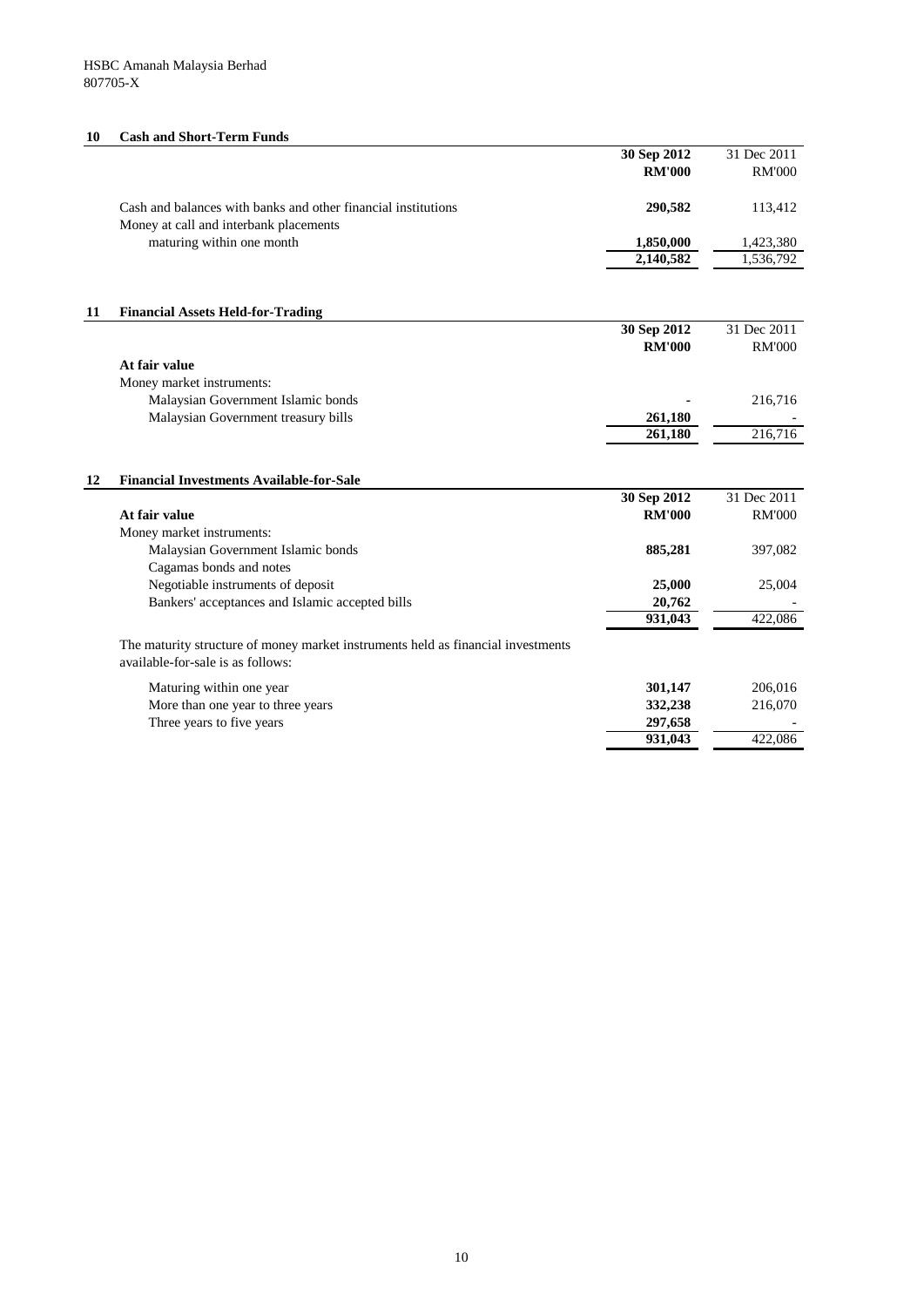# **13 Financing And Advances (i) By type**

|       |                                                             | 30 Sep 2012                  | 31 Dec 2011                  |
|-------|-------------------------------------------------------------|------------------------------|------------------------------|
|       |                                                             | <b>RM'000</b>                | <b>RM'000</b>                |
|       |                                                             |                              | Restated                     |
|       | Cash line                                                   | 69,667                       | 49,753                       |
|       | Term financing                                              |                              |                              |
|       | House financing                                             | 1,960,059                    | 1,272,351                    |
|       | Hire purchase receivables                                   | 302,502                      | 258,634                      |
|       | Lease receivables                                           | 85                           | 129                          |
|       | Other term financing                                        | 5,498,579                    | 4,629,180                    |
|       | Trust receipts                                              | 47,588                       | 25,137                       |
|       | Claims on customers under acceptance credits                | 840,253                      | 1,247,279                    |
|       | <b>Staff financing</b>                                      | 37,680                       | 20,378                       |
|       | Credit/charge cards                                         | 407,361                      | 365,947                      |
|       | Revolving credit                                            | 204,907                      | 168,726                      |
|       |                                                             | 9,368,681                    | 8,037,514                    |
|       | Less: Unearned income                                       | (132,296)                    | (114, 198)                   |
|       |                                                             | 9,236,385                    | 7,923,316                    |
|       | Less: Allowance for impaired financing:                     |                              |                              |
|       | - Collectively assessed                                     | (49,291)                     | (40, 911)                    |
|       | - Individually assessed                                     | (25,574)                     | (32,981)                     |
|       | - Regulatory reserves                                       | (88, 871)                    | (74, 558)                    |
|       | Total net financing and advances                            | 9,072,649                    | 7,774,866                    |
| (ii)  | By contract                                                 | 30 Sep 2012<br><b>RM'000</b> | 31 Dec 2011<br><b>RM'000</b> |
|       |                                                             |                              | Restated                     |
|       |                                                             |                              |                              |
|       | Bai Bithaman Ajil (deferred payment sale)<br>Ijarah (lease) | 460,788<br>83                | 496,370<br>123               |
|       | Ijarah Thumma Al-Bai (AITAB) (hire purchase)                | 274,250                      | 234,425                      |
|       | Murabahah (cost-plus)                                       | 3,711,852                    | 2,853,393                    |
|       | Musharakah (profit and loss sharing)                        | 3,042,829                    | 1,707,395                    |
|       | Bai Al-Inah (sell and buy back)                             | 1,036,346                    | 1,573,752                    |
|       | Bai Al-Dayn (sale of debt)                                  | 257,748                      | 292,850                      |
|       | Ujrah (fee-based)                                           | 452,489                      | 765,008                      |
|       |                                                             | 9,236,385                    | 7,923,316                    |
|       |                                                             |                              |                              |
| (iii) | By type of customer                                         |                              |                              |
|       |                                                             | 30 Sep 2012                  | 31 Dec 2011                  |
|       |                                                             | <b>RM'000</b>                | <b>RM'000</b>                |
|       |                                                             |                              | Restated                     |
|       | Domestic business enterprises                               |                              |                              |
|       | Small medium enterprises                                    | 1,794,756                    | 1,864,749                    |
|       | Others                                                      | 2,945,559                    | 2,402,235                    |
|       | Government and statutory bodies                             | 20,840                       | 25,086                       |
|       | Individuals                                                 | 3,928,561                    | 3,217,167                    |

Other domestic entities 2,934

| 411,145   |
|-----------|
| 7,923,316 |
|           |

11

Foreign entities  $\qquad$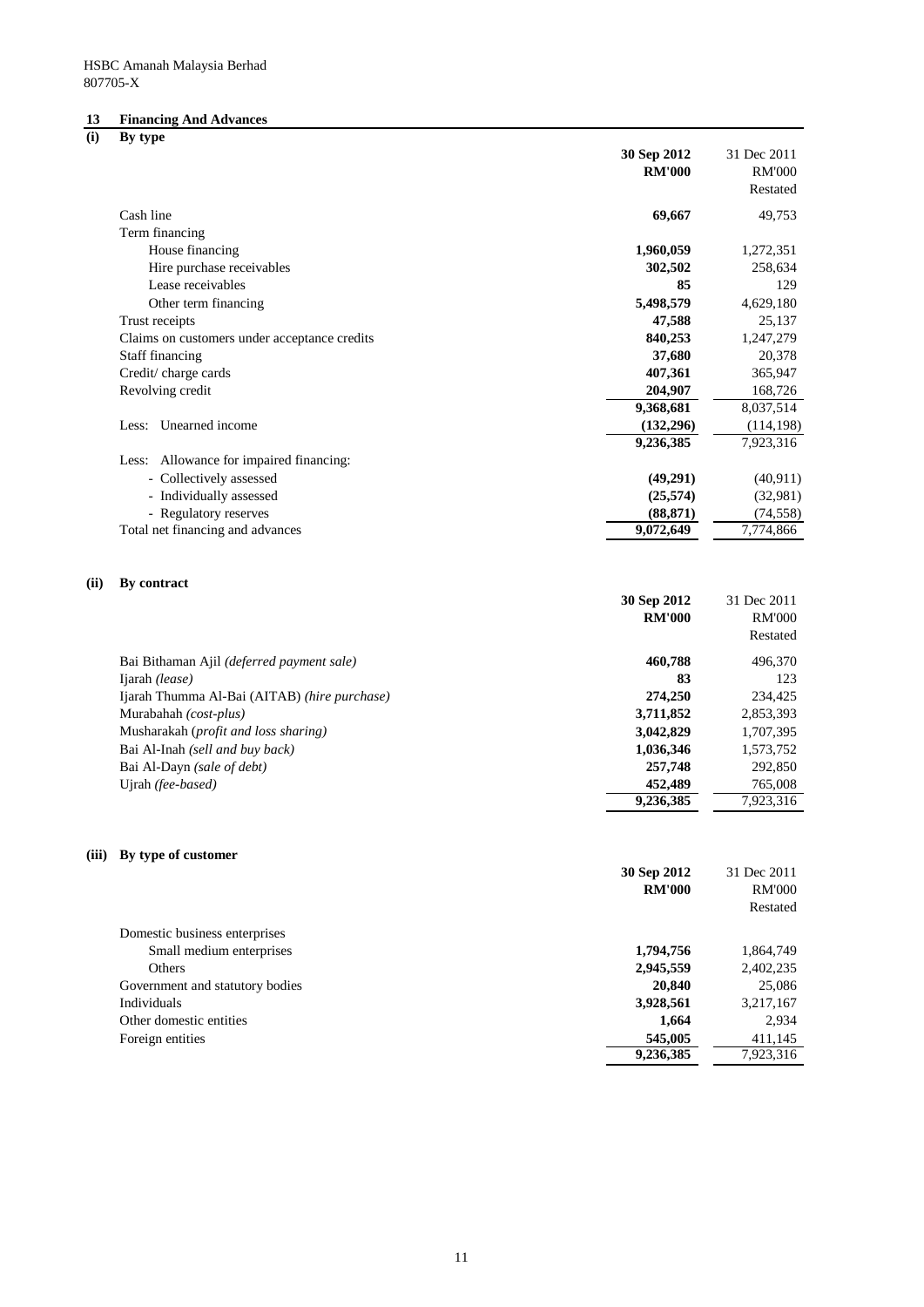## **13 Financing And Advances (Cont'd)**

| (iv) | By profit rate sensitivity                           |               |               |
|------|------------------------------------------------------|---------------|---------------|
|      |                                                      | 30 Sep 2012   | 31 Dec 2011   |
|      |                                                      | <b>RM'000</b> | <b>RM'000</b> |
|      |                                                      |               | Restated      |
|      | Fixed rate                                           |               |               |
|      | House financing                                      | 11,234        | 14,812        |
|      | Hire purchase receivables                            | 274,250       | 234,425       |
|      | Other financing                                      | 2,481,223     | 3,269,277     |
|      | Variable rate                                        |               |               |
|      |                                                      |               |               |
|      | House financing                                      | 2,467,287     | 1,309,663     |
|      | Other financing                                      | 4,002,391     | 3,095,139     |
|      |                                                      | 9,236,385     | 7,923,316     |
|      |                                                      |               |               |
| (v)  | By maturity structure                                |               |               |
|      |                                                      | 30 Sep 2012   | 31 Dec 2011   |
|      |                                                      | <b>RM'000</b> | <b>RM'000</b> |
|      |                                                      |               | Restated      |
|      |                                                      |               |               |
|      | Maturing within one year                             | 4,194,298     | 4,069,410     |
|      | More than one year to three years                    | 661,643       | 674,185       |
|      | More than three years to five years                  | 902,212       | 1,173,785     |
|      | Over five years                                      | 3,478,232     | 2,005,936     |
|      |                                                      | 9,236,385     | 7,923,316     |
|      |                                                      |               |               |
|      |                                                      |               |               |
| (vi) | By sector                                            |               |               |
|      |                                                      | 30 Sep 2012   | 31 Dec 2011   |
|      |                                                      | <b>RM'000</b> | <b>RM'000</b> |
|      |                                                      |               | Restated      |
|      | Agriculture, hunting, forestry $&$ fishing           | 551,588       | 495,346       |
|      | Mining and quarrying                                 | 167,491       | 158,056       |
|      | Manufacturing                                        | 1,359,923     | 1,636,587     |
|      | Electricity, gas and water                           | 100,692       | 82,353        |
|      | Construction                                         |               |               |
|      |                                                      | 243,804       | 270,145       |
|      | Real estate                                          | 764,782       | 394,054       |
|      | Wholesale $\&$ retail trade, restaurants $\&$ hotels | 627,956       | 431,776       |
|      | Transport, storage and communication                 | 404,050       | 409,556       |
|      | Finance, insurance and business services             | 352,439       | 183,116       |
|      | Household - Retail                                   | 4,211,852     | 3,360,543     |
|      | Others                                               | 451,808       | 501,784       |
|      |                                                      | 9,236,385     | 7,923,316     |
|      |                                                      |               |               |
|      | (vii) By purpose                                     |               |               |
|      |                                                      | 30 Sep 2012   | 31 Dec 2011   |
|      |                                                      | <b>RM'000</b> | <b>RM'000</b> |
|      |                                                      |               | Restated      |
|      | Purchase of landed property:                         |               |               |
|      | Residential                                          | 1,838,472     | 1,254,170     |
|      | Non-residential                                      | 66,431        | 63,002        |
|      | Purchase of transport vehicles                       | 1,428         | 1,578         |

| Purchase of fixed assets excluding land & building | 41,240    | 57,469    |
|----------------------------------------------------|-----------|-----------|
| <b>Consumption Credit</b>                          | 2,369,622 | 2,102,850 |
| Construction                                       | 243.804   | 256,840   |
| <b>Working Capital</b>                             | 4,391,206 | 3,891,707 |
| <b>Other Purpose</b>                               | 284,182   | 295,700   |

| 41,240    | 57,469    |
|-----------|-----------|
| 2,369,622 | 2,102,850 |
| 243,804   | 256,840   |
| 4,391,206 | 3,891,707 |
| 284,182   | 295,700   |
| 9,236,385 | 7,923,316 |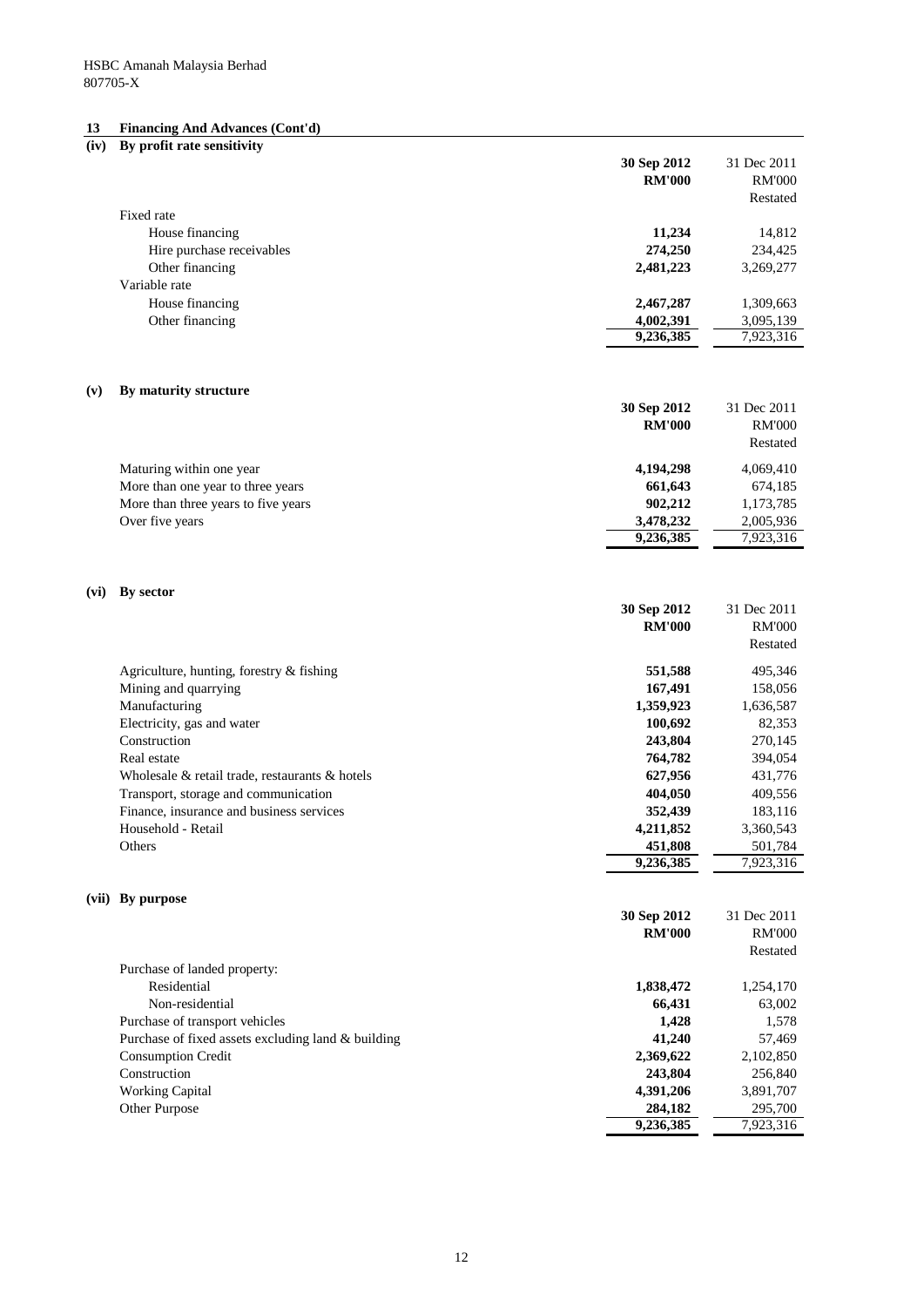## **13 Financing And Advances (Cont'd)**

#### **(viii) By geographical distribution**

|                       | 30 Sep 2012<br><b>RM'000</b> | 31 Dec 2011<br><b>RM'000</b><br>Restated |
|-----------------------|------------------------------|------------------------------------------|
| Northern Region       | 1,619,283                    | 1,498,872                                |
| Southern Region       | 1,299,041                    | 1,138,794                                |
| <b>Central Region</b> | 5,755,112                    | 4,441,080                                |
| <b>Eastern Region</b> | 562,949                      | 844,570                                  |
|                       | 9,236,385                    | 7,923,316                                |

#### **14 Impaired Financing**

| (i)  | Movements in impaired financing and advances  |               |               |
|------|-----------------------------------------------|---------------|---------------|
|      |                                               | 30 Sep 2012   | 31 Dec 2011   |
|      |                                               | <b>RM'000</b> | <b>RM'000</b> |
|      |                                               |               | Restated      |
|      | At beginning of period/year                   | 125,688       | 70,810        |
|      | Classified as impaired during the period/year | 169,742       | 169,700       |
|      | Reclassified as performing                    | (13, 496)     | (492)         |
|      | Amount recovered                              | (49, 692)     | (40, 326)     |
|      | Amount written off                            | (79,302)      | (83,291)      |
|      | Other movements                               | (28, 931)     | 9,287         |
|      | At end of period/year                         | 124,009       | 125,688       |
|      | Less: Individual allowances for impairment    | (25, 574)     | (32,981)      |
|      | Collective allowance for impairment           | (16, 883)     | (14, 538)     |
|      | Net impaired financing and advances           | 81,552        | 78,169        |
| (ii) | Movements in allowance for impaired financing | 30 Sep 2012   | 31 Dec 2011   |
|      |                                               | <b>RM'000</b> | <b>RM'000</b> |
|      |                                               |               | Restated      |
|      | <b>Collective allowance for impairment</b>    |               |               |
|      | At beginning of period/year                   | 115,300       | 70,655        |
|      | - effect of convergence to MFRS               | (74, 389)     | (37, 303)     |
|      | At beginning of period/year, restated         | 40,911        | 33,352        |
|      | Made during the period/year                   | 91,004        | 85,903        |
|      | Amount released                               | (2, 463)      | (5, 435)      |
|      | Amount written off                            | (77, 474)     | (72, 533)     |
|      | Discount unwind                               | (16)          | (376)         |
|      | Other movement                                | (2,671)       |               |

At end of period/year **49,291** 40,911

The Northern region consists of the states of Perlis, Kedah, Penang, Perak, Pahang, Kelantan and Terengganu.

The Southern region consists of the states of Johor, Malacca and Negri Sembilan.

The Central region consists of the state of Selangor and the Federal Territory of Kuala Lumpur. The Eastern region consists of the states of Sabah, Sarawak and the Federal Territory of Labuan.

Concentration by location for financing and advances is based on the location of the customer.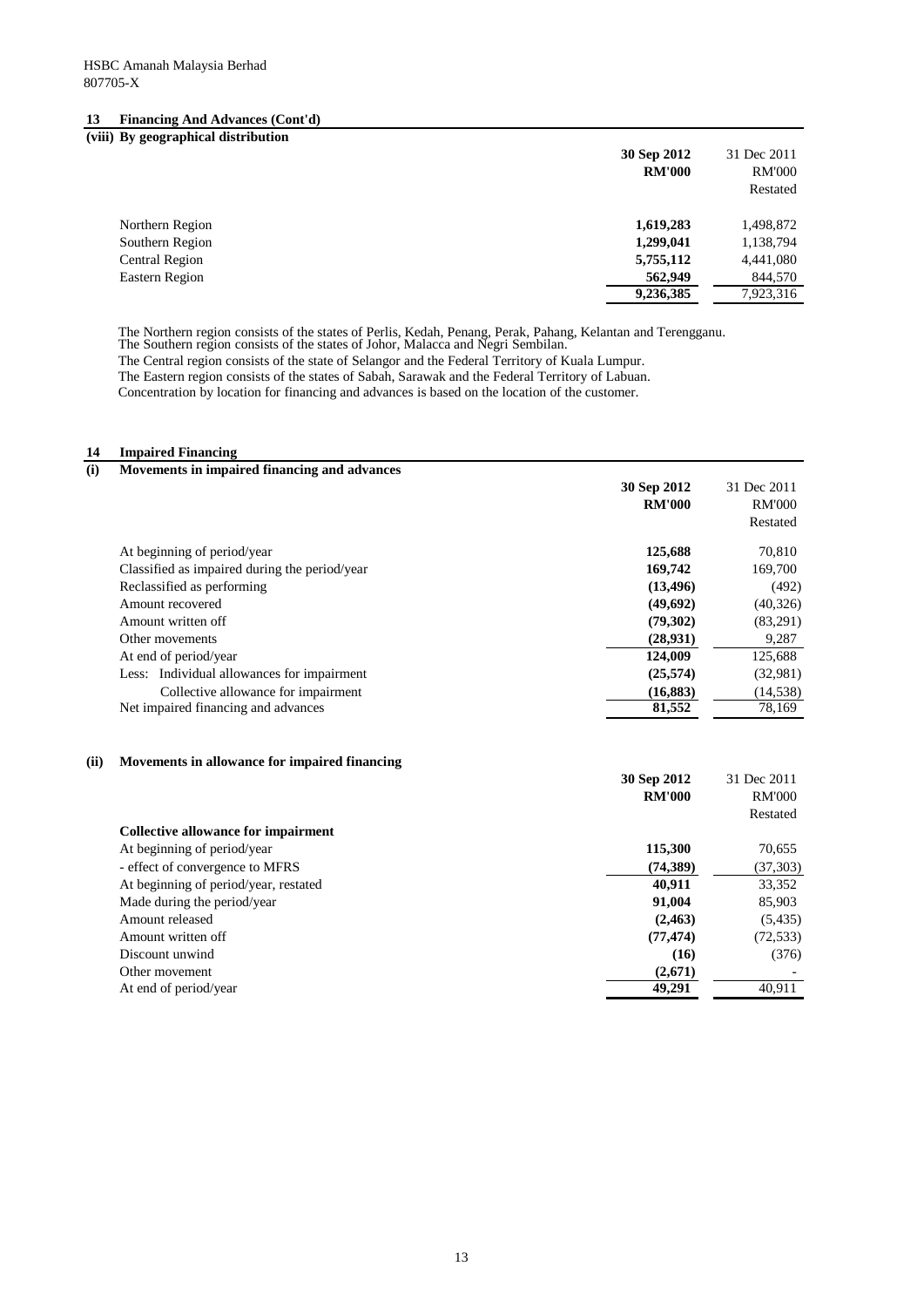## **14 Impaired Financing (Cont'd)**

| (ii)  | Movements in allowance for impaired financing (Cont'd) |               |               |
|-------|--------------------------------------------------------|---------------|---------------|
|       |                                                        | 30 Sep 2012   | 31 Dec 2011   |
|       |                                                        | <b>RM'000</b> | <b>RM'000</b> |
|       |                                                        |               | Restated      |
|       | <b>Individual allowance for impairment</b>             |               |               |
|       | At beginning of period/year                            | 69,269        | 41,858        |
|       | - effect of convergence to MFRS                        | (36, 288)     | (26, 282)     |
|       | At beginning of period/year, restated                  | 32,981        | 15,576        |
|       | Made during the period/year                            | 20,702        | 13,397        |
|       | Amount recovered                                       | (11,695)      | (2, 488)      |
|       | Amount written off                                     | (1, 416)      | (3,097)       |
|       | Other movement                                         | (14, 621)     | 9,287         |
|       | Discount unwind                                        | (377)         | 306           |
|       | At end of period/year                                  | 25,574        | 32,981        |
|       | <b>Regulatory reserves</b>                             |               |               |
|       | At beginning of period/year                            | 74,558        |               |
|       | - effect of convergence to MFRS                        |               | 37,252        |
|       | At beginning of period/year, restated                  | 74,558        | 37,252        |
|       | Made during the period/year                            | 15,930        | 37,306        |
|       | Amount written back                                    | (1,617)       |               |
|       | At end of period/year                                  | 88,871        | 74,558        |
| (iii) | By contract                                            |               |               |
|       |                                                        | 30 Sep 2012   | 31 Dec 2011   |
|       |                                                        | <b>RM'000</b> | <b>RM'000</b> |
|       | Bai Bithaman Ajil (deferred payment sale)              | 568           | 779           |
|       | Ijarah Thumma Al-Bai (AITAB) (hire purchase)           | 7,790         | 4,552         |
|       | Murabahah (cost-plus)                                  | 10,775        | 7,420         |
|       | Musharakah (profit and loss sharing)                   | 32,619        | 19,385        |
|       | Bai Al-Inah (sell and buy back)                        | 56,354        | 83,315        |
|       | Ujrah (fee-based)                                      | 15,903        | 10,237        |
|       |                                                        | 124,009       | 125,688       |

## **(iv) By sector**

|     |                                                      | 30 Sep 2012   | 31 Dec 2011   |
|-----|------------------------------------------------------|---------------|---------------|
|     |                                                      | <b>RM'000</b> | <b>RM'000</b> |
|     | Agriculture, hunting, forestry $\&$ fishing          | <b>111</b>    |               |
|     | Manufacturing                                        | 7,565         | 9,068         |
|     | Wholesale $\&$ retail trade, restaurants $\&$ hotels | 5,867         | 4,281         |
|     | Transport, storage and communication                 | 839           |               |
|     | Household - Retail                                   | 109,627       | 112,339       |
|     |                                                      | 124,009       | 125,688       |
| (v) | By purpose                                           |               |               |
|     |                                                      | 30 Sep 2012   | 31 Dec 2011   |
|     |                                                      | <b>RM'000</b> | <b>RM'000</b> |
|     | Purchase of landed property:                         |               |               |
|     | Residential                                          | 39,387        | 19,032        |
|     | Non-residential                                      | 111           | 111           |
|     | Consumption credit                                   | 70,173        | 93,304        |

| <b>Working Capital</b>               | 13,943        | 12,910        |
|--------------------------------------|---------------|---------------|
| Other purpose                        | 395           | 331           |
|                                      | 124,009       | 125,688       |
| By geographical distribution<br>(vi) |               |               |
|                                      | 30 Sep 2012   | 31 Dec 2011   |
|                                      | <b>RM'000</b> | <b>RM'000</b> |
| Northern Region                      | 32,418        | 32,022        |
| Southern Region                      | 29,841        | 23,057        |
| <b>Central Region</b>                | 55,187        | 64,135        |
| <b>Eastern Region</b>                | 6,563         | 6,474         |
|                                      | 124,009       | 125,688       |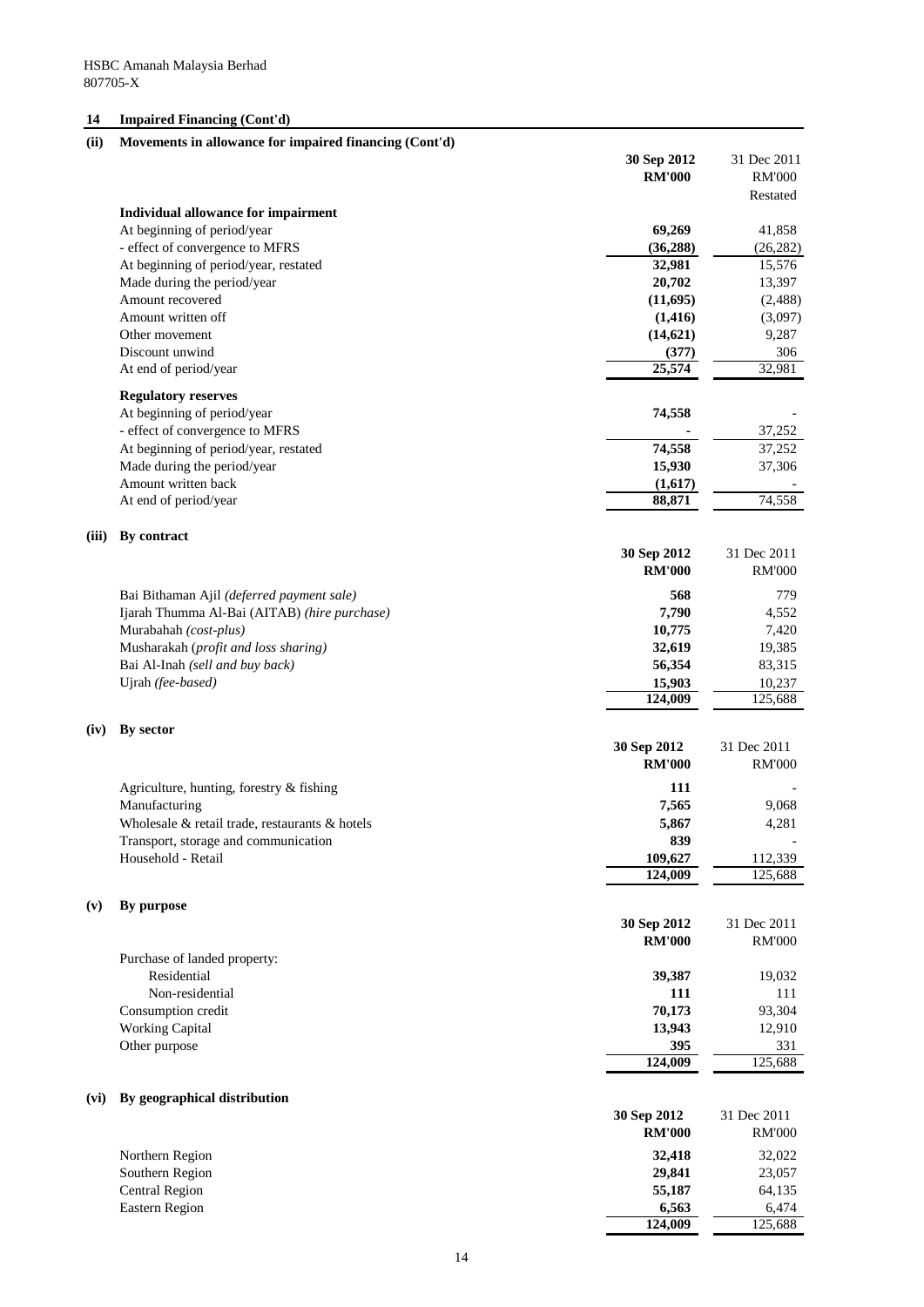## **15 Other Assets**

| 5 Other Assets                              |               |               |
|---------------------------------------------|---------------|---------------|
|                                             | 30 Sep 2012   | 31 Dec 2011   |
|                                             | <b>RM'000</b> | <b>RM'000</b> |
|                                             |               | Restated      |
| Derivative financial assets (Note 26)       | 20,291        | 20,451        |
| Income receivable                           | 8,070         | 6,691         |
| Amount due from holding company             | 254,971       | 161,007       |
| Other receivables, deposits and prepayments | 24,827        | 16,317        |
|                                             | 308,159       | 204,466       |

#### **16 Deposits From Customers**

| (i) By type of deposit             |               |               |
|------------------------------------|---------------|---------------|
|                                    | 30 Sep 2012   | 31 Dec 2011   |
|                                    | <b>RM'000</b> | <b>RM'000</b> |
|                                    |               | Restated      |
| Non-Mudharabah Fund                |               |               |
| Demand deposits                    | 831,798       | 673,829       |
| Savings deposits                   | 891,336       | 822,480       |
| Term deposits                      | 5,520,177     | 3,780,189     |
| Islamic repurchase agreements      | 246,110       | 192,401       |
| Negotiable instruments of deposits | 80,928        | 15,400        |
| Others                             | 1,174,867     | 178,197       |
|                                    | 8,745,216     | 5,662,496     |

The maturity structure of term deposits and negotiable instruments of deposits is as follows:

|                                   | 30 Sep 2012   | 31 Dec 2011   |
|-----------------------------------|---------------|---------------|
|                                   | <b>RM'000</b> | <b>RM'000</b> |
| Due within six months             | 4,842,351     | 3,217,397     |
| More than six months to one year  | 641,774       | 548,110       |
| More than one year to three years | 116,980       | 30,082        |
|                                   | 5,601,105     | 3,795,589     |
|                                   |               |               |
|                                   |               |               |
|                                   |               |               |

## **(ii) By type of customer**

|                                 | 30 Sep 2012<br><b>RM'000</b> | 31 Dec 2011<br><b>RM'000</b><br>Restated |
|---------------------------------|------------------------------|------------------------------------------|
| Government and statutory bodies | 86,950                       | 86,624                                   |
| Business enterprises            | 2,293,871                    | 1,883,294                                |
| Individuals                     | 5,174,691                    | 3,070,475                                |
| Others                          | 1,189,704                    | 622,103                                  |
|                                 | 8,745,216                    | 5,662,496                                |

| 17 Deposits and Placements from Banks and Other Financial Institutions |               |             |  |
|------------------------------------------------------------------------|---------------|-------------|--|
|                                                                        | 30 Sep 2012   | 31 Dec 2011 |  |
|                                                                        | <b>RM'000</b> | RM'000      |  |
| Mudharabah Fund                                                        |               |             |  |
| Licensed banks                                                         | 2.633.583     | 3.261.118   |  |

|                          | $-1 - 1 - 1 - 1$ |
|--------------------------|------------------|
| $\blacksquare$           | 48,405           |
| $\overline{\phantom{a}}$ | 431,002          |
| 2,633,583                | 3,740,525        |
|                          |                  |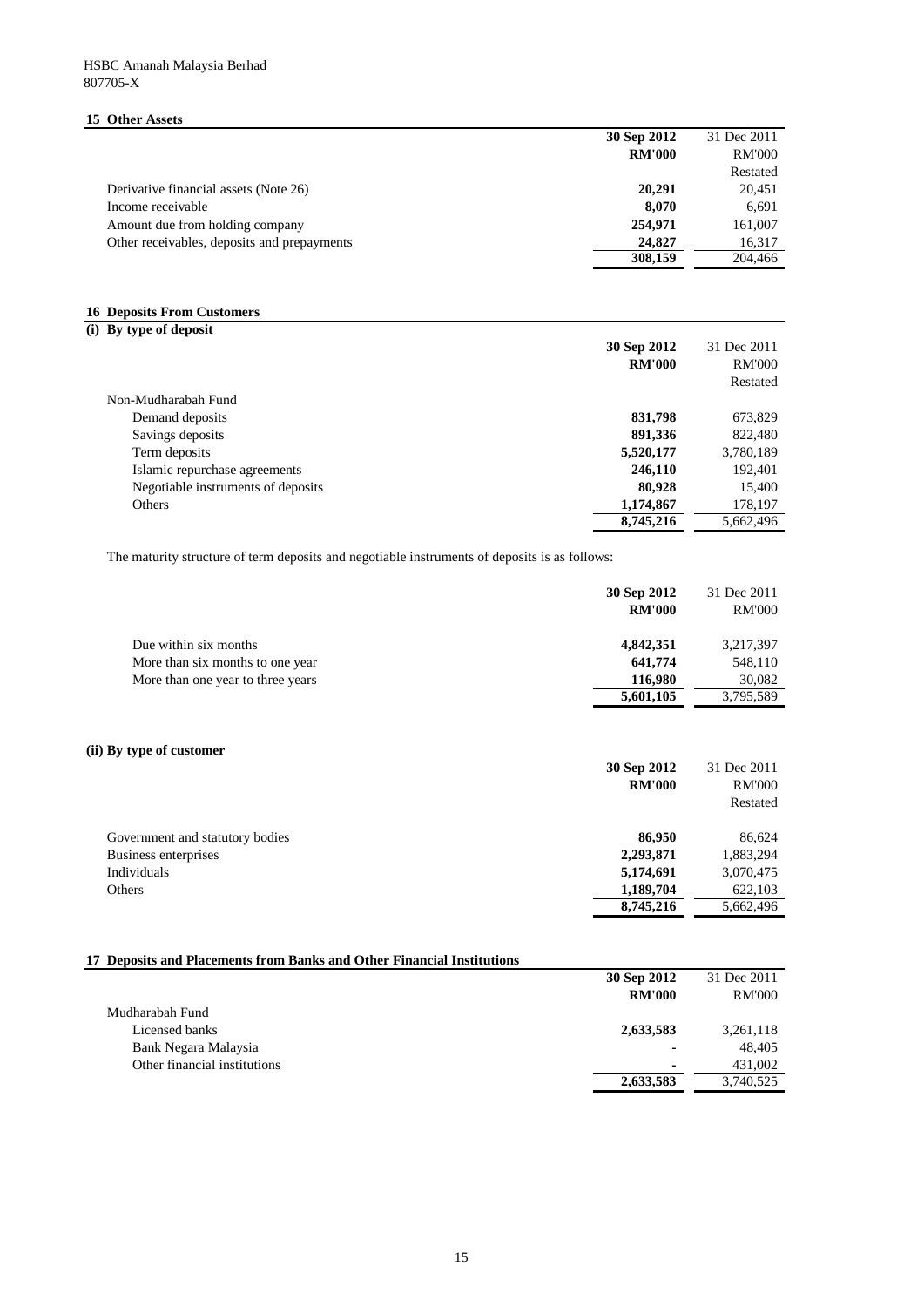### **18 Other Liabilities**

|                                                   |             | 30 Sep 2012   | 31 Dec 2011   |
|---------------------------------------------------|-------------|---------------|---------------|
|                                                   | <b>Note</b> | <b>RM'000</b> | <b>RM'000</b> |
|                                                   |             |               | Restated      |
| Derivative financial liabilities                  |             | 20,136        | 6,794         |
| Profit payable                                    |             | 36,054        | 16,503        |
| Amounts due to holding company/ related companies |             | 25,962        | 17,742        |
| Profit equalisation reserve                       | 2(a)(iv)    | 1,340         | 6,700         |
| Multi-Currency Sukuk Programme                    | (a)         | 500,000       |               |
| Other creditors and accruals                      | (b)         | 95,442        | 51,557        |
|                                                   |             | 678,934       | 99,296        |

#### **(a) Multi-Currency Sukuk Programme ("MCSP")**

#### **(b) Other creditors and accruals**

| Source and use of charity funds          | 30 Sep 2012              | 31 Dec 2011   |
|------------------------------------------|--------------------------|---------------|
|                                          | <b>RM'000</b>            | <b>RM'000</b> |
| <b>Source of charity funds</b>           |                          |               |
| At beginning of period/year              | $\overline{\phantom{0}}$ |               |
| Excess compensation account              | 70                       |               |
| Use of charity funds                     |                          |               |
| Contribution to non-profit organisations | (70)                     |               |
| At end of period/year                    |                          |               |

During the period, the Bank issued a RM500 million 5-year medium term note (Sukuk) under its RM3 billion Multi-Currency Sukuk Programme ("MCSP"). The Sukuk's maturity date is 28 September 2017 and bears a distribution rate of 3.75% per annum payable semi-annually in arrears. The Sukuk issued under the MCSP is carried at amortised cost, with profit payable recognised on an accruals basis

Included in other creditors and accruals is the excess compensation balance that was distributed to the Non-Governmental Organisations approved by the Shariah Committee during the financial period.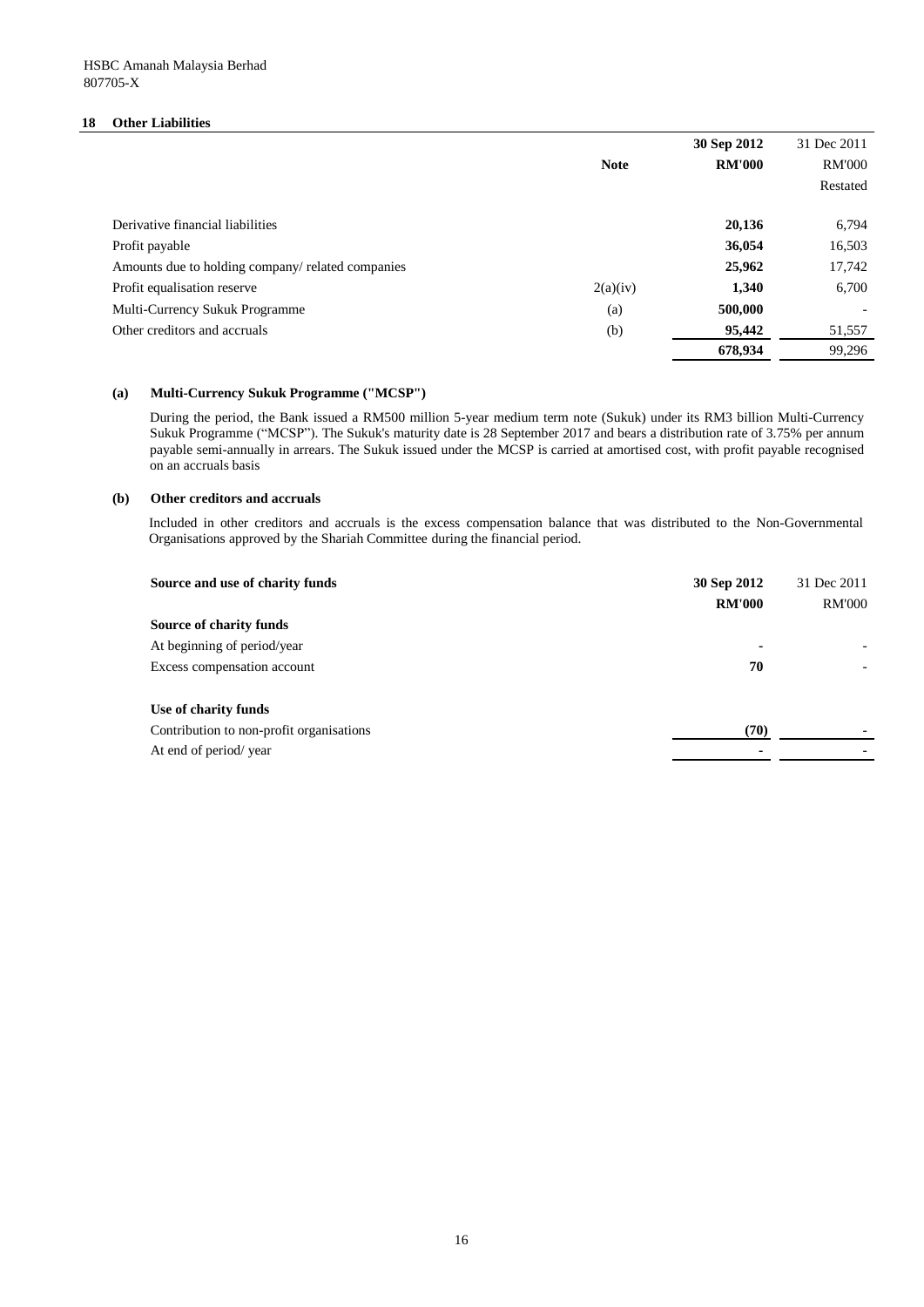## **19 Income Derived from Investment of Depositors' Funds and Others**

## (i) Income derived from investment of general investment deposits

| Finance income and hibah:                  |         |        |         |         |
|--------------------------------------------|---------|--------|---------|---------|
| Financing and advances                     |         |        |         |         |
| - Profit earned other than recoveries from |         |        |         |         |
| impaired financing                         | 98,724  | 75,147 | 291,436 | 202,501 |
| - Recoveries from impaired financing       | 127     | 591    | 290     | 274     |
| Financial investments available-for-sale   | 1,367   | 14     | 5,749   | 14      |
| Money at call and deposit with financial   |         |        |         |         |
| institutions                               | 11,781  | 7,946  | 31,388  | 22,020  |
|                                            | 111,999 | 83,698 | 328,863 | 224,809 |

## (ii) Income derived from investment of specific investment deposits

|                                      | <b>Third Quarter Ended</b> |               | <b>Year-To-Date ended</b> |               |
|--------------------------------------|----------------------------|---------------|---------------------------|---------------|
|                                      | 30 Sep 2012                | 30 Sep 2011   | 30 Sep 2012               | 30 Sep 2011   |
|                                      | <b>RM'000</b>              | <b>RM'000</b> | <b>RM'000</b>             | <b>RM'000</b> |
|                                      |                            | Restated      |                           | Restated      |
| Income derived from investment of:   |                            |               |                           |               |
| general investment deposits<br>(i)   | 111,999                    | 83,698        | 328,863                   | 224,809       |
| specific investment deposits<br>(ii) | 29,798                     | 11,870        | 79,075                    | 37,007        |
| (iii) other deposits                 | 21,630                     | 17,174        | 60,969                    | 50,808        |
|                                      | 163,427                    | 112,742       | 468,907                   | 312,624       |

| Finance income and hibah:                               |         |         |         |        |
|---------------------------------------------------------|---------|---------|---------|--------|
| Financing and advances                                  |         |         |         |        |
| - Profit earned other than recoveries from              |         |         |         |        |
| impaired financing                                      | 8,288   | 6,350   | 23,271  | 15,488 |
| Financial investments available-for-sale                | 3,956   | 2,622   | 7,830   | 7,776  |
| Accretion of discount less amortisation                 |         |         |         |        |
| of premium                                              |         | (14)    |         | (69)   |
|                                                         | 12,244  | 8,958   | 31,101  | 23,195 |
| Other operating income                                  |         |         |         |        |
| Fees and commission                                     | 1,219   | 824     | 2,388   | 1,211  |
| Net gain from dealing in foreign currency               | 4,208   | 2,117   | 11,497  | 5,236  |
| Net gain from sale of financial assets held-for-trading |         |         |         |        |
| and other financial instruments                         | 16,342  | 5,660   | 38,802  | 7,526  |
| Net gain from derivatives                               | 50      | (5,092) | 2,335   | (582)  |
| Net unrealised profit/ (loss) from revaluation of       |         |         |         |        |
| financial assets held-for-trading                       | 345     | 29      | (971)   | (136)  |
| Net profit (paid)/ earned from trading financial        |         |         |         |        |
| assets/liabilities                                      | (4,610) | (626)   | (6,077) | 557    |
|                                                         | 17,554  | 2,912   | 47,974  | 13,812 |

 **29,798** 11,870 **79,075** 37,007

The above fees and commissions were derived from the following major contributors:

| Guarantee fees           | 268 | $\overline{\phantom{0}}$ | 832   |     |
|--------------------------|-----|--------------------------|-------|-----|
| Service charges and fees |     | 238                      | 1,022 | 625 |
| Credit facilities        | 78  | 458                      | 325   | 458 |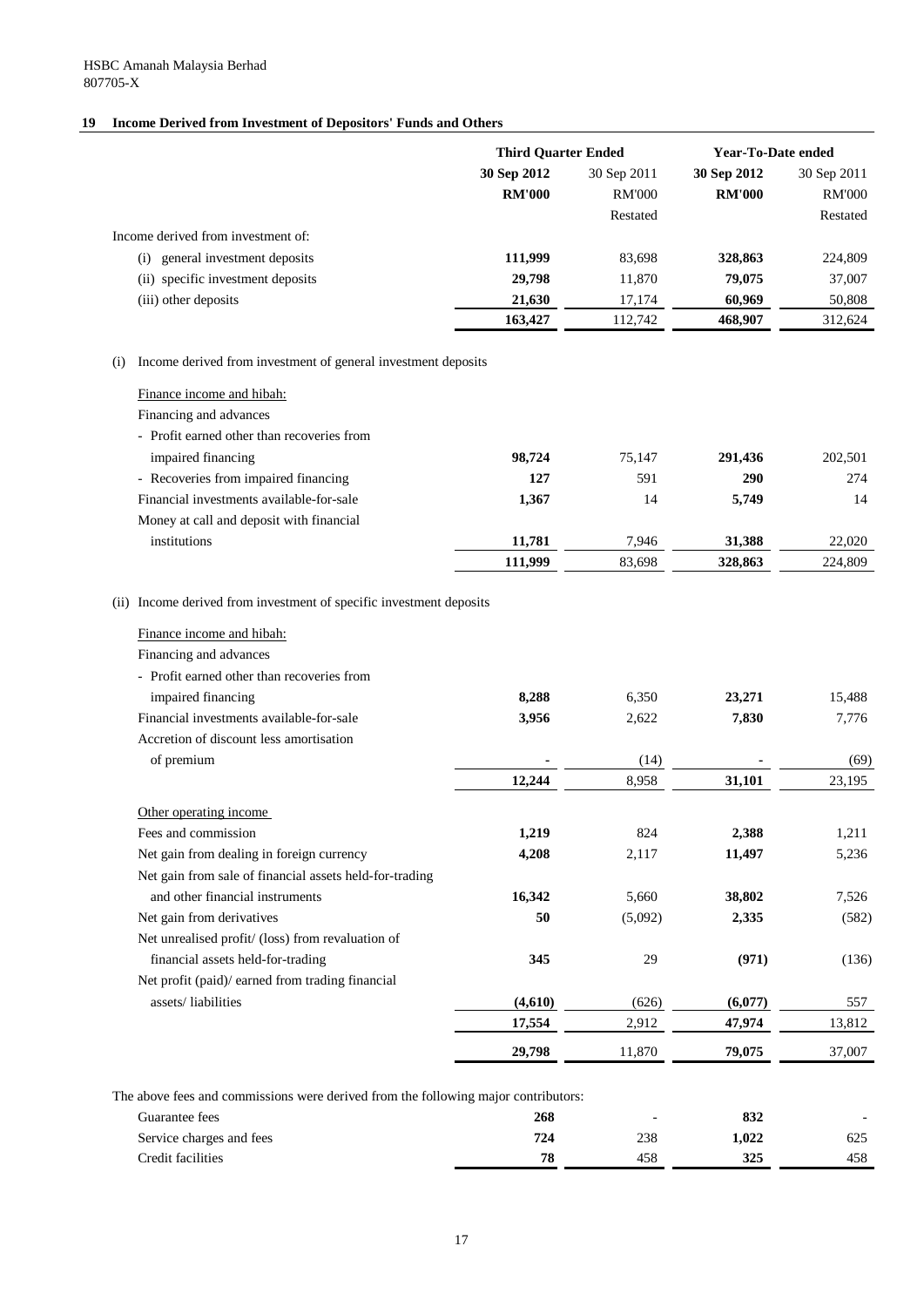## **19 Income Derived from Investment of Depositors' Funds and Others (Cont'd)**

### **20 Income Derived from Investment of Shareholder's Funds**

|                                                        | <b>Third Quarter Ended</b> |               | <b>Year-To-Date ended</b> |               |
|--------------------------------------------------------|----------------------------|---------------|---------------------------|---------------|
|                                                        | 30 Sep 2012                | 30 Sep 2011   | 30 Sep 2012               | 30 Sep 2011   |
|                                                        | <b>RM'000</b>              | <b>RM'000</b> | <b>RM'000</b>             | <b>RM'000</b> |
|                                                        |                            | Restated      |                           | Restated      |
| (iii) Income derived from investment of other deposits |                            |               |                           |               |
| Finance income and hibah:                              |                            |               |                           |               |
| Financing and advances                                 |                            |               |                           |               |
| - Profit earned other than recoveries from             |                            |               |                           |               |
| impaired financing                                     | 19,073                     | 15,411        | 54,030                    | 45,766        |
| - Recoveries from impaired financing                   | 24                         | 137           | 54                        | 62            |
| Financial investments available-for-sale               | 271                        | 3             | 1,066                     | 3             |
| Money at call and deposit with financial               |                            |               |                           |               |
| institutions                                           | 2,262                      | 1,623         | 5,819                     | 4,977         |
|                                                        | 21,630                     | 17,174        | 60,969                    | 50,808        |

|                                            | <b>Third Quarter Ended</b> |                | <b>Year-To-Date ended</b> |                |
|--------------------------------------------|----------------------------|----------------|---------------------------|----------------|
|                                            | 30 Sep 2012                | 30 Sep 2011    | 30 Sep 2012               | 30 Sep 2011    |
|                                            | <b>RM'000</b>              | <b>RM'000</b>  | <b>RM'000</b>             | <b>RM'000</b>  |
|                                            |                            | Restated       |                           | Restated       |
| Finance income and hibah:                  |                            |                |                           |                |
| Financing and advances                     |                            |                |                           |                |
| - Profit earned other than recoveries from |                            |                |                           |                |
| impaired financing                         | 12,888                     | 11,121         | 33,486                    | 32,814         |
| - Recoveries from impaired financing       | 16                         | 98             | 33                        | 44             |
| Financial investments available-for-sale   | 193                        | $\overline{2}$ | 661                       | $\overline{2}$ |
| Money at call and deposit with financial   |                            |                |                           |                |
| institutions                               | 1,510                      | 1,171          | 3,606                     | 3,568          |
|                                            | 14,607                     | 12,392         | 37,786                    | 36,428         |
| Other operating income                     |                            |                |                           |                |
| Fees and commission                        | 22,940                     | 12,169         | 54,168                    | 32,950         |
| Shared-service fees from holding company   | 762                        | 529            | 5,279                     | 1,567          |
| Net gain on disposal of equipment          |                            |                |                           | 2              |
| Other income                               | 63                         | 42             | 194                       | 146            |
|                                            | 23,765                     | 12,740         | 59,641                    | 34,665         |
|                                            | 38,372                     | 25,132         | 97,427                    | 71,093         |

The above fees and commissions were derived from the following major contributors:

| Service charges and fees | 8.944 | 4,793 | 17,085 | 12,535 |
|--------------------------|-------|-------|--------|--------|
| Cards                    | 6,441 | 3,398 | 16,545 | 9,991  |
| Agency fees              | 4,599 | 1,707 | 11,237 | 5,328  |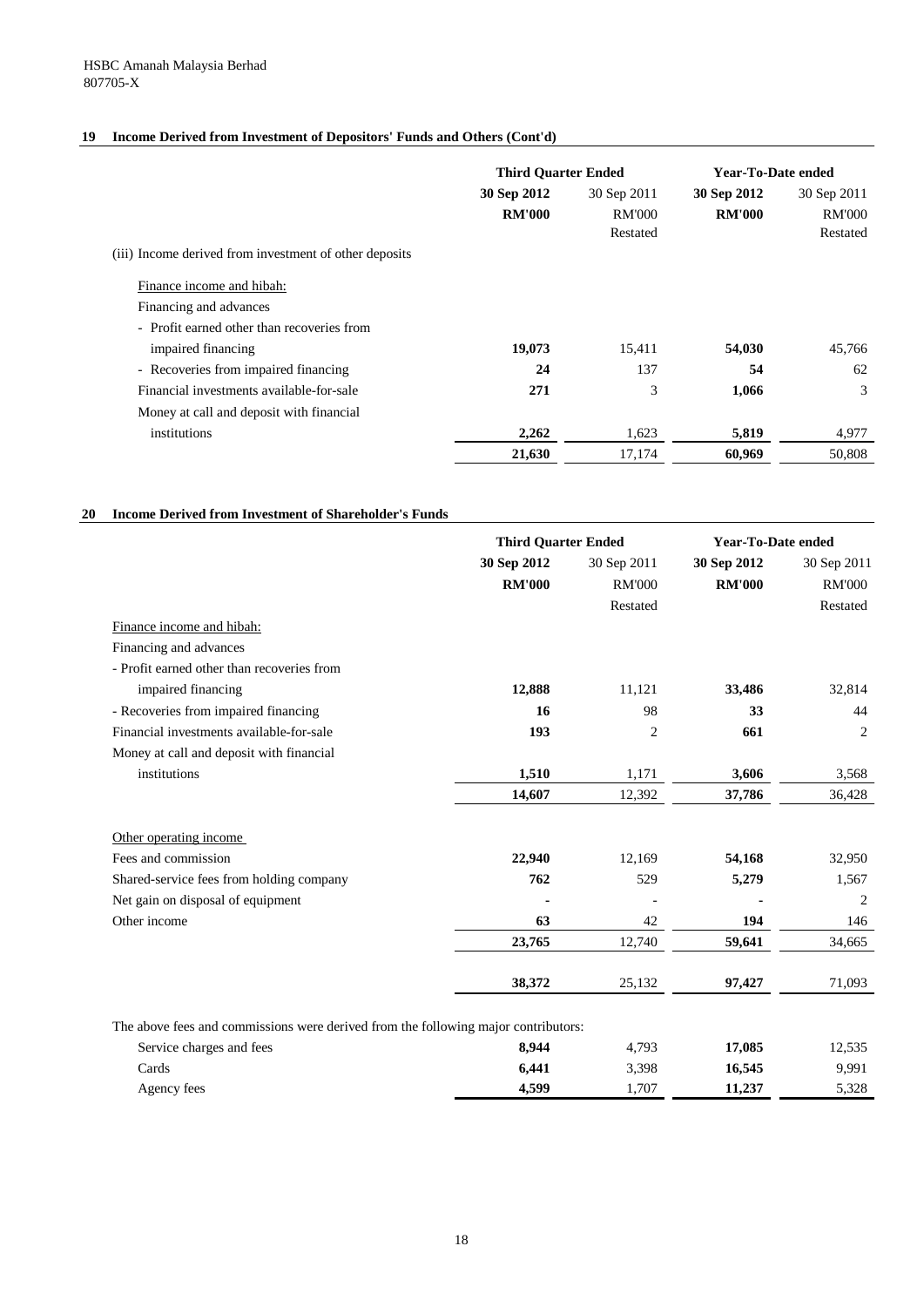HSBC Amanah Malaysia Berhad 807705-X

## **21 Impairment Losses on Financing**

|                                  | <b>Third Quarter Ended</b> |               | <b>Year-To-Date ended</b> |               |
|----------------------------------|----------------------------|---------------|---------------------------|---------------|
|                                  | 30 Sep 2012                | 30 Sep 2011   | 30 Sep 2012               | 30 Sep 2011   |
|                                  | <b>RM'000</b>              | <b>RM'000</b> | <b>RM'000</b>             | <b>RM'000</b> |
|                                  |                            | Restated      |                           | Restated      |
| Impairment charges on financing: |                            |               |                           |               |
| Individual impairment<br>(a)     |                            |               |                           |               |
| - Provided                       | 10,749                     | 4,332         | 20,702                    | 8,321         |
| - Written back                   | (6,743)                    | (437)         | (11,695)                  | (1,098)       |
| Collective impairment<br>(b)     |                            |               |                           |               |
| - Provided                       | 34,419                     | 24,175        | 91,004                    | 61,750        |
| - Written back                   | (525)                      | (913)         | (2, 463)                  | (4, 440)      |
| (c) Regulatory reserve           |                            |               |                           |               |
| - Provided                       | 2,007                      | 9,078         | 15,930                    | 21,391        |
| - Written back                   | (1,617)                    |               | (1,617)                   |               |
| Impaired financing               |                            |               |                           |               |
| - Recovered                      | (5,928)                    | (5,912)       | (18,243)                  | (16,264)      |
| - Written off                    | 282                        | 1,521         | 491                       | 6,412         |
|                                  | 32,644                     | 31,844        | 94,109                    | 76,072        |

## **22 Income Attributable to Depositors**

|                                                      | <b>Third Quarter Ended</b> |               | <b>Year-To-Date ended</b> |               |
|------------------------------------------------------|----------------------------|---------------|---------------------------|---------------|
|                                                      | 30 Sep 2012                | 30 Sep 2011   | 30 Sep 2012               | 30 Sep 2011   |
|                                                      | <b>RM'000</b>              | <b>RM'000</b> | <b>RM'000</b>             | <b>RM'000</b> |
|                                                      |                            | Restated      |                           | Restated      |
| Deposits from customers                              |                            |               |                           |               |
| - Mudharabah Fund                                    | $\blacksquare$             | 9,551         |                           | 33,467        |
| - Non-Mudharabah Fund                                | 45,498                     | 15,771        | 133,330                   | 34,348        |
| Deposits and placements of banks and other financial |                            |               |                           |               |
| institutions                                         |                            |               |                           |               |
| - Mudharabah Fund                                    | 17,543                     | 14,511        | 49,115                    | 37,332        |
| Others                                               | 365                        | 130           | 787                       | 254           |
|                                                      | 63,406                     | 39,963        | 183,232                   | 105,401       |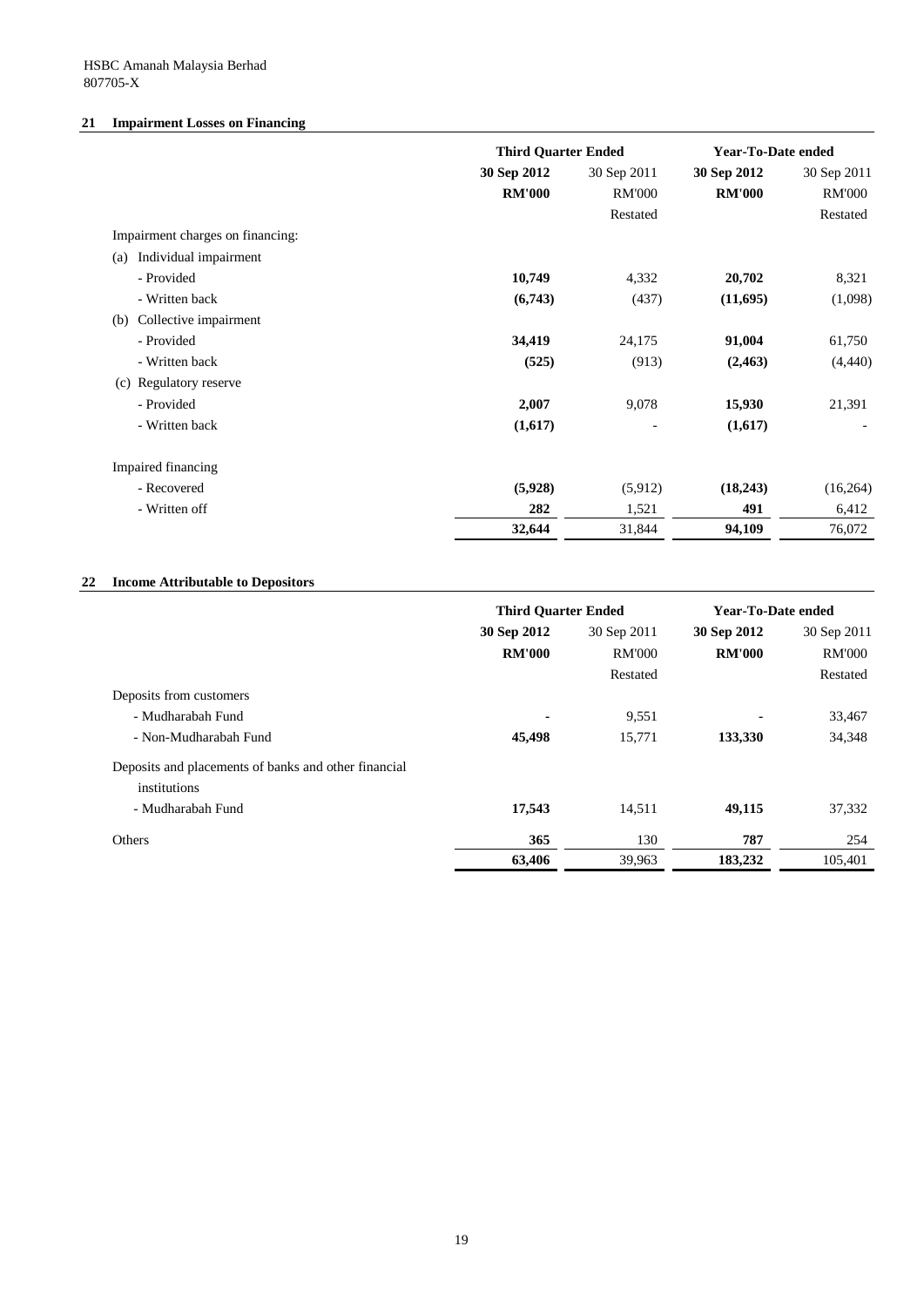## **23 Personnel Expenses**

## **24 Other Overheads and Expenditures**

|                                               | <b>Third Quarter Ended</b> |               | <b>Year-To-Date ended</b> |               |             |
|-----------------------------------------------|----------------------------|---------------|---------------------------|---------------|-------------|
|                                               | 30 Sep 2012                |               | 30 Sep 2011               | 30 Sep 2012   | 30 Sep 2011 |
|                                               | <b>RM'000</b>              | <b>RM'000</b> | <b>RM'000</b>             | <b>RM'000</b> |             |
| Salaries, allowances and bonuses              | 6,009                      | 4,915         | 21,057                    | 15,727        |             |
| <b>Employees Provident Fund contributions</b> | 953                        | 838           | 3,214                     | 2,550         |             |
| Other staff related costs                     | 753                        | 619           | 2,568                     | 1,446         |             |
|                                               | 7,715                      | 6,372         | 26,839                    | 19,723        |             |

|                                                  | <b>Third Quarter Ended</b> |               | <b>Year-To-Date ended</b> |               |
|--------------------------------------------------|----------------------------|---------------|---------------------------|---------------|
|                                                  | 30 Sep 2012                | 30 Sep 2011   | 30 Sep 2012               | 30 Sep 2011   |
|                                                  | <b>RM'000</b>              | <b>RM'000</b> | <b>RM'000</b>             | <b>RM'000</b> |
| Promotion and marketing related expenses         |                            |               |                           |               |
| Advertising and promotion                        | 1,920                      | 3,710         | 7,273                     | 5,613         |
| Marketing                                        | 3,167                      | 1,578         | 6,764                     | 1,820         |
| Promotion and marketing related expenses         | 5,087                      | 5,288         | 14,037                    | 7,433         |
| Establishment related expenses                   |                            |               |                           |               |
| Depreciation of equipment                        | 2,003                      | 1,367         | 5,415                     | 4,000         |
| Amortisation of intangible assets                | 109                        | 139           | 364                       | 418           |
| Information technology costs                     | 341                        | 126           | 839                       | 360           |
| Hire of Equipment                                | 15                         | 18            | 41                        | 50            |
| Rental of premises                               | 1,941                      | 1,252         | 5,573                     | 3,753         |
| Others                                           | 890                        | 521           | 1,988                     | 728           |
|                                                  | 5,299                      | 3,423         | 14,220                    | 9,309         |
| General administrative expenses                  |                            |               |                           |               |
| Shared-service fees to immediate holding company | 27,569                     | 22,707        | 80,827                    | 72,343        |
| Auditors' remuneration                           |                            |               |                           |               |
| <b>Statutory audit fees</b>                      |                            |               |                           |               |
| <b>KPMG</b> Malaysia                             | 28                         | 25            | 83                        | 75            |
| Other services                                   |                            |               |                           |               |
| <b>KPMG</b> Malaysia                             | 13                         | 27            | 118                       | 87            |
| Professional fees                                | 500                        | 279           | 1,277                     | 802           |
| Others                                           | 8,188                      | 3,816         | 20,326                    | 10,108        |
|                                                  | 36,298                     | 26,854        | 102,631                   | 83,415        |
|                                                  | 46,684                     | 35,565        | 130,888                   | 100,157       |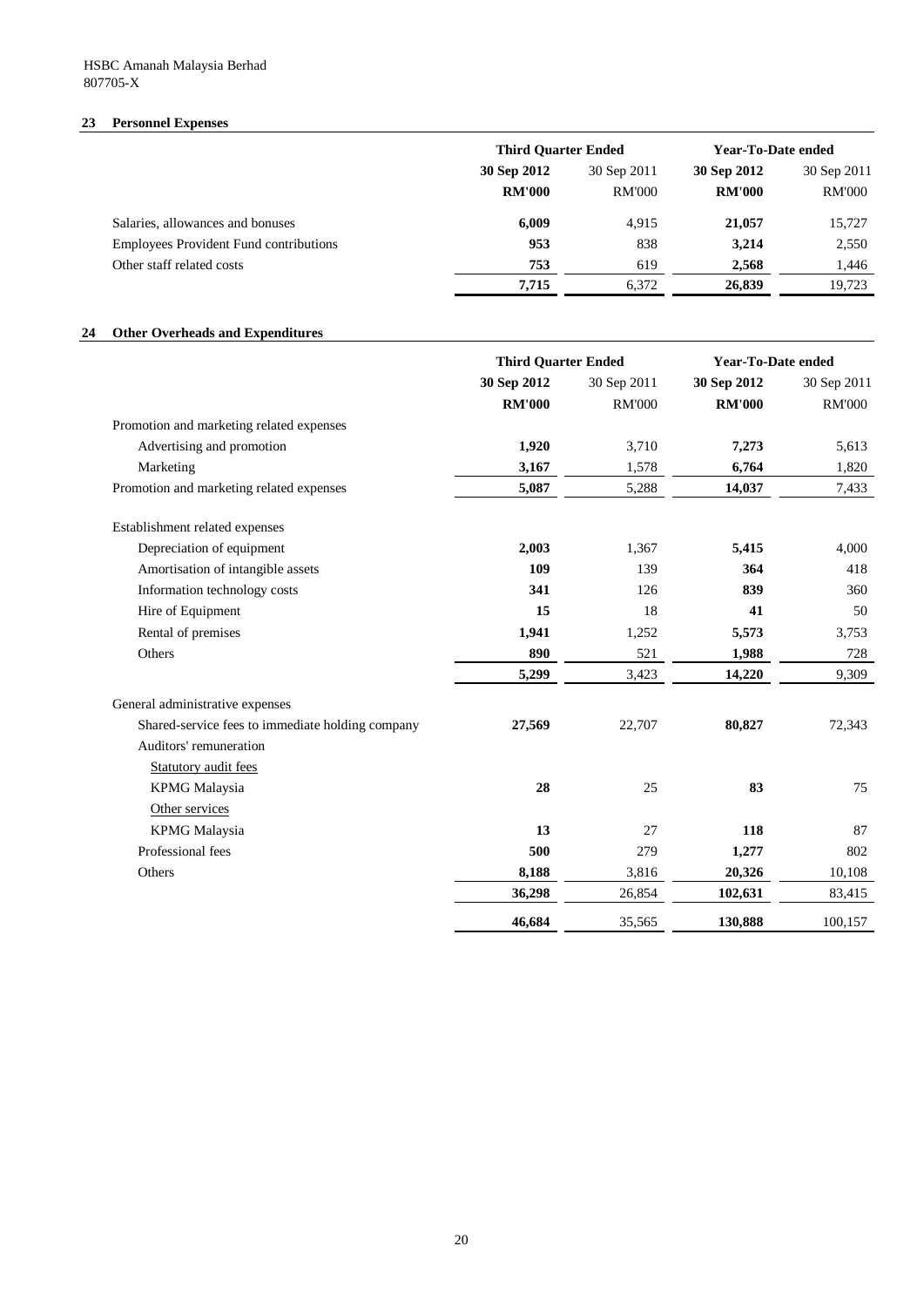## **25 Capital Adequacy**

|                                                      | 30 Sep 2012   | 31 Dec 2011   |
|------------------------------------------------------|---------------|---------------|
|                                                      | <b>RM'000</b> | <b>RM'000</b> |
|                                                      |               | Restated      |
| Tier 1 capital                                       |               |               |
| Paid-up ordinary share capital                       | 50,000        | 50,000        |
| Share premium                                        | 610,000       | 610,000       |
| Retained profits                                     | 242,680       | 180,490       |
| <b>Statutory reserve</b>                             | 50,000        | 50,000        |
|                                                      | 952,680       | 890,490       |
| Deferred tax adjustments                             | (35,052)      | (678)         |
| Total Tier 1 capital                                 | 917,628       | 889,812       |
| Tier 2 capital                                       |               |               |
| Collective impairment allowance (unimpaired portion) | 32,408        | 26,373        |
| <b>Regulatory Reserves</b>                           | 88,871        | 74,558        |
| Total Tier 2 capital                                 | 121,279       | 100,931       |
| <b>Capital base</b>                                  | 1,038,907     | 990,743       |
| Core capital ratio                                   | 9.2%          | 10.8%         |
| Risk-weighted capital ratio                          | 10.4%         | 12.0%         |

The capital ratios have been computed in accordance with the Capital Adequacy Framework for Islamic Banks (CAFIB).

Breakdown of risk-weighted assets ("RWA") in the various categories of risk weighted:

|                                | 30 Sep 2012      |               | 31 Dec 2011              |               |
|--------------------------------|------------------|---------------|--------------------------|---------------|
|                                | <b>Principal</b> | Risk-weighted | Principal                | Risk-weighted |
|                                | <b>RM'000</b>    | <b>RM'000</b> | <b>RM'000</b>            | <b>RM'000</b> |
| Total RWA for credit risk      | 14,981,107       | 9,183,292     | 11,629,129               | 7,546,956     |
| Total RWA for market risk      | $\blacksquare$   | 85,170        | $\overline{\phantom{a}}$ | 100,942       |
| Total RWA for operational risk | $\blacksquare$   | 705,265       | $\overline{\phantom{a}}$ | 580,027       |
|                                | 14,981,107       | 9,973,728     | 11,629,129               | 8,227,925     |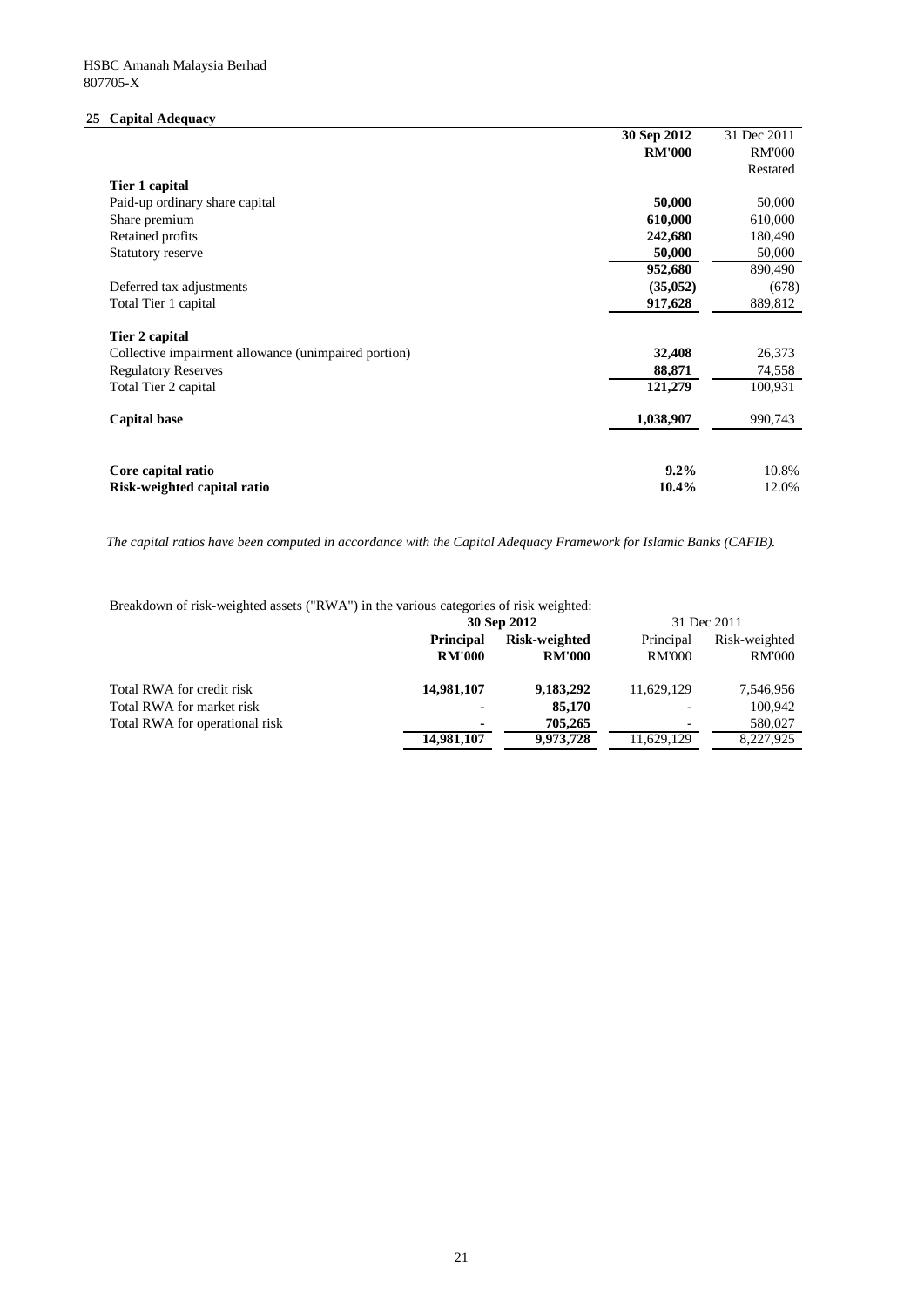#### **26 Commitments and Contingencies**

The table below shows the contract or underlying principal amounts, positive fair value of derivative contracts, credit equivalent amounts and risk weighted amounts of unmatured off-balance sheet transactions as at balance sheet date. The underlying principal amounts indicate the volume of business outstanding and do not represent amounts at risk.

| 30 Sep 2012                              | <b>Principal</b><br>amount<br><b>RM'000</b> | <b>Positive fair</b><br>value of<br>derivative<br>contracts<br><b>RM'000</b> | <b>Credit</b><br>equivalent<br>amount*<br><b>RM'000</b> | <b>Risk</b><br>weighted<br>amount *<br><b>RM'000</b> |
|------------------------------------------|---------------------------------------------|------------------------------------------------------------------------------|---------------------------------------------------------|------------------------------------------------------|
| Direct credit substitutes                | 730,881                                     |                                                                              | 730,881                                                 | 674,549                                              |
| Transaction-related contingent items     | 665,592                                     |                                                                              | 332,796                                                 | 289,732                                              |
| Short-term self-liquidating trade-       |                                             |                                                                              |                                                         |                                                      |
| related contingencies                    | 21,189                                      |                                                                              | 4,238                                                   | 3,331                                                |
| Irrevocable commitments to extend credit |                                             |                                                                              |                                                         |                                                      |
| - Maturity not exceeding one year        | 1,285,153                                   |                                                                              | 257,031                                                 | 233,557                                              |
| - Maturity exceeding one year            | 85,445                                      |                                                                              | 42,722                                                  | 40,669                                               |
| Unutilised credit card lines             | 1,096,842                                   |                                                                              | 219,368                                                 | 164,526                                              |
| Equity related contracts                 |                                             |                                                                              |                                                         |                                                      |
| - Less than one year                     | 425,923                                     |                                                                              | 25,555                                                  | 12,778                                               |
| - One year to less than five years       | 850,146                                     | 5,630                                                                        | 73,683                                                  | 31,942                                               |
| Profit rate related contracts            |                                             |                                                                              |                                                         |                                                      |
| - One year to less than five years       | 1,502,707                                   | 11,275                                                                       | 58,562                                                  | 32,851                                               |
| - Over five years                        | 550,000                                     | 2,359                                                                        | 35,359                                                  | 26,834                                               |
| Foreign exchange related contracts       |                                             |                                                                              |                                                         |                                                      |
| - Less than one year                     | 137,466                                     | 1,027                                                                        | 2,587                                                   | 1,583                                                |
|                                          | 7,351,344                                   | 20,291                                                                       | 1,782,782                                               | 1,512,352                                            |
|                                          |                                             | Note 15                                                                      |                                                         |                                                      |

| 31 Dec 2011                              | Principal<br>amount<br><b>RM'000</b><br>Restated | Positive fair<br>value of<br>derivative<br>contracts<br><b>RM'000</b><br>Restated | Credit<br>equivalent<br>amount *<br><b>RM'000</b><br>Restated | <b>Risk</b><br>weighted<br>amount *<br><b>RM'000</b><br>Restated |
|------------------------------------------|--------------------------------------------------|-----------------------------------------------------------------------------------|---------------------------------------------------------------|------------------------------------------------------------------|
| Direct credit substitutes                | 461,660                                          |                                                                                   | 461,660                                                       | 404,287                                                          |
| Transaction-related contingent items     | 531,060                                          |                                                                                   | 265,530                                                       | 257,691                                                          |
| Short-term self-liquidating trade-       |                                                  |                                                                                   |                                                               |                                                                  |
| related contingencies                    | 32,928                                           |                                                                                   | 6,586                                                         | 4,745                                                            |
| Irrevocable commitments to extend credit |                                                  |                                                                                   |                                                               |                                                                  |
| - Maturity not exceeding one year        | 1,314,320                                        |                                                                                   | 262,864                                                       | 246,185                                                          |
| - Maturity exceeding one year            | 133,435                                          |                                                                                   | 26,687                                                        | 26,251                                                           |
| Unutilised credit card lines             | 885,773                                          |                                                                                   | 177,155                                                       | 132,866                                                          |
| Equity related contracts                 |                                                  |                                                                                   |                                                               |                                                                  |
| - Less than one year                     |                                                  |                                                                                   |                                                               |                                                                  |
| - One year to less than five years       | 206,474                                          | 5,192                                                                             | 21,710                                                        | 5,138                                                            |
| Profit rate related contracts            |                                                  |                                                                                   |                                                               |                                                                  |
| - One year to less than five years       | 1,551,362                                        | 13,568                                                                            | 73,052                                                        | 41,410                                                           |
| - Over five years                        |                                                  |                                                                                   |                                                               |                                                                  |
| Foreign exchange related contracts       |                                                  |                                                                                   |                                                               |                                                                  |
| - Less than one year                     | 226,145                                          | 1,691                                                                             | 5,783                                                         | 4,003                                                            |
|                                          | 5,343,157                                        | 20,451                                                                            | 1,301,027                                                     | 1,122,576                                                        |
|                                          |                                                  | Note 15                                                                           |                                                               |                                                                  |

\* The credit equivalent and risk weighted amounts are computed using credit conversion factors and risk weighting rules as per Bank Negara Malaysia guidelines. The credit conversion factors and risk weighting rules were based on Basel 2 Standardised Approach under the Risk Weighted Capital Adequacy Framework, "RWCAF".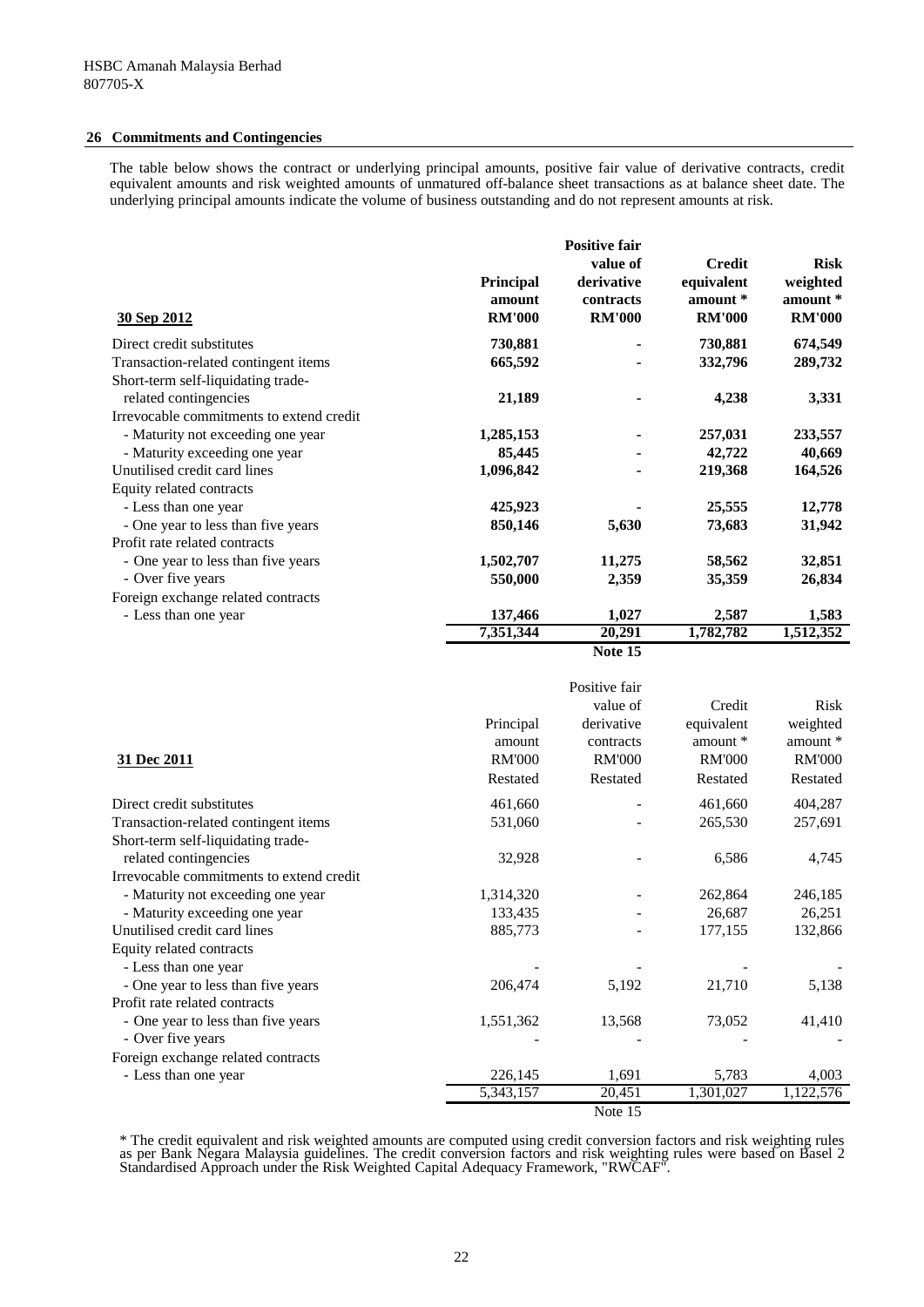### **27 Explanation of transition to MFRSs**

In preparing its opening MFRS statement of financial position, the Bank has adjusted amounts reported previously in financial statements prepared in accordance with the previous FRSs. An explanation of how the transtition from previous FRSs to the new MFRSs has affected the Bank's financial position is set out in the following table and notes that accompany these tables.

## **(i) Reconciliation of financial position**

|                                                     |             | <b>FRSs</b>   | <b>Effect</b> of<br>transition<br>to MFRSs<br>31 Dec 2011 | <b>MFRSs</b>  |
|-----------------------------------------------------|-------------|---------------|-----------------------------------------------------------|---------------|
|                                                     | <b>Note</b> | <b>RM'000</b> | <b>RM'000</b>                                             | <b>RM'000</b> |
| <b>Assets</b>                                       |             |               |                                                           |               |
| Cash and short-term funds                           |             | 1,536,792     |                                                           | 1,536,792     |
| Financial Assets Held-for-Trading                   |             | 216,716       |                                                           | 216,716       |
| Financial Investments Available-for-Sale            |             | 422,086       |                                                           | 422,086       |
| Financing and advances                              | 27(iv)(a)   | 7,546,346     | 228,520                                                   | 7,774,866     |
| Other assets                                        | 27(iv)(b)   | 212,308       | (7, 842)                                                  | 204,466       |
| <b>Statutory deposits with Bank Negara Malaysia</b> |             | 228,562       |                                                           | 228,562       |
| Equipment                                           |             | 18,926        |                                                           | 18,926        |
| Intangible assets                                   |             | 461           |                                                           | 461           |
| Deferred tax assets                                 | 27(iv)(c)   | 15,182        | 14,441                                                    | 29,623        |
| <b>Total Assets</b>                                 |             | 10,197,379    | 235,119                                                   | 10,432,498    |
| <b>Liabilities</b>                                  |             |               |                                                           |               |
| Deposits from customers                             | 27(iv)(b)   | 5,476,252     | 186,244                                                   | 5,662,496     |
| Deposits and placements from banks                  |             |               |                                                           |               |
| and other financial institutions                    |             | 3,740,525     |                                                           | 3,740,525     |
| Bills and acceptances payable                       |             | 7,600         |                                                           | 7,600         |
| Other liabilities                                   | 27(iv)(b)   | 102,105       | (2,809)                                                   | 99,296        |
| Provision for taxation                              | 27(iv)(c)   | 6,838         | 24,410                                                    | 31,248        |
| <b>Total Liabilities</b>                            |             | 9,333,320     | 207,845                                                   | 9,541,165     |
| <b>Shareholder's Equity</b>                         |             |               |                                                           |               |
| Share capital                                       |             | 50,000        |                                                           | 50,000        |
| Reserves                                            | 27(iv)(d)   | 814,059       | 27,274                                                    | 841,333       |
| <b>Total Shareholder's Equity</b>                   |             | 864,059       | 27,274                                                    | 891,333       |
| Total Liabilities and Shareholder's Equity          |             | 10,197,379    | 235,119                                                   | 10,432,498    |
| <b>Commitments and Contingencies</b>                | 27(iv)(a)   | 5,535,558     | (192, 401)                                                | 5,343,157     |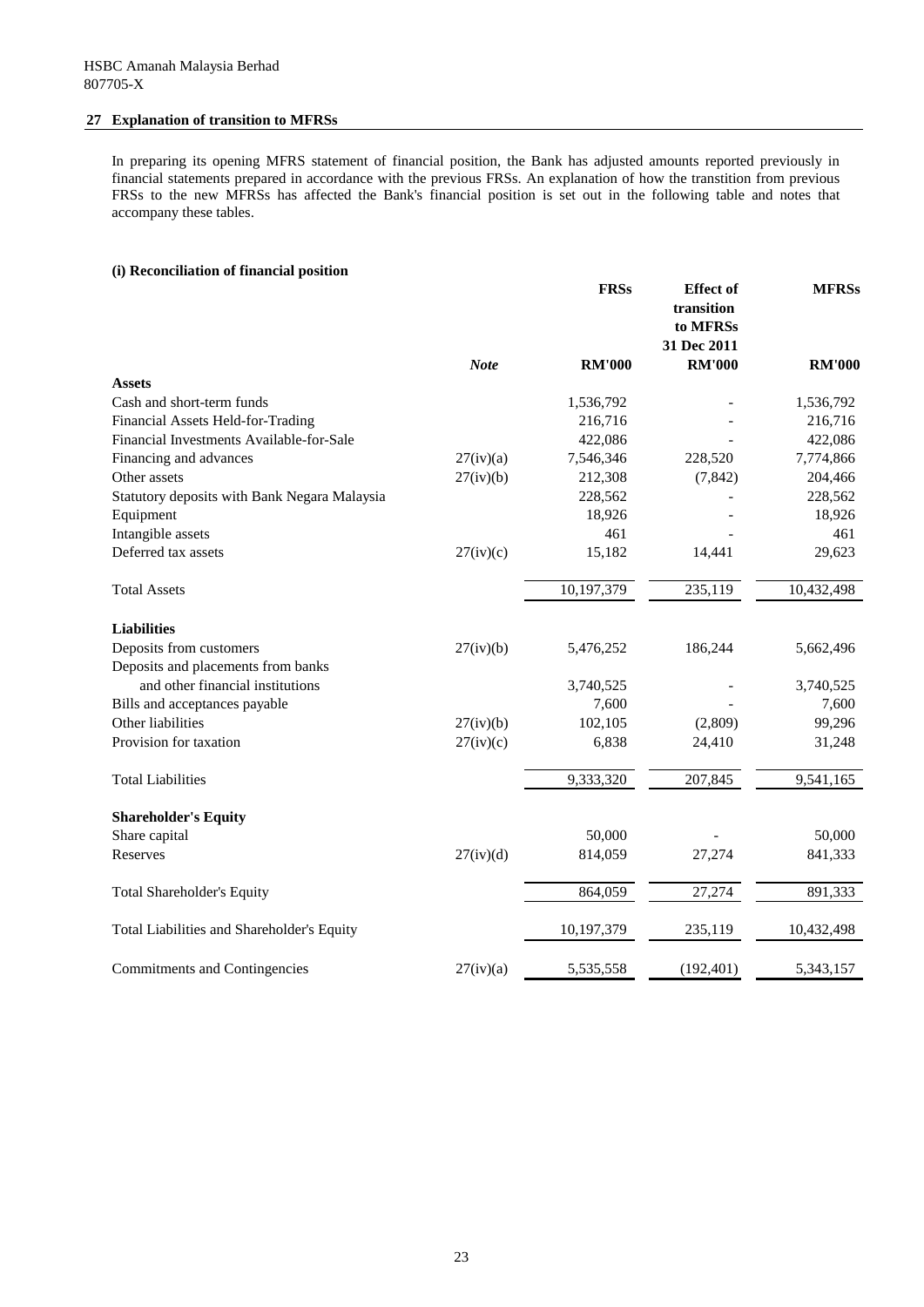## **27 Explanation of transition to MFRSs**

# **(i) Reconciliation of financial position (Cont'd)**

|                                              |             | <b>FRSs</b>   | <b>Effect</b> of<br>transition<br>to MFRSs<br>30 Sep 2011 | <b>MFRSs</b>  |
|----------------------------------------------|-------------|---------------|-----------------------------------------------------------|---------------|
|                                              | <b>Note</b> | <b>RM'000</b> | <b>RM'000</b>                                             | <b>RM'000</b> |
| <b>Assets</b>                                |             |               |                                                           |               |
| Cash and short-term funds                    |             | 1,515,591     |                                                           | 1,515,591     |
| Financial Assets Held-for-Trading            |             | 78,418        |                                                           | 78,418        |
| Financial Investments Available-for-Sale     |             | 321,196       |                                                           | 321,196       |
| Financing and advances                       | 27(iv)(a)   | 6,290,147     | 200,997                                                   | 6,491,144     |
| Other assets                                 | 27(iv)(b)   | 398,314       | (7, 947)                                                  | 390,367       |
| Statutory deposits with Bank Negara Malaysia |             | 202,562       |                                                           | 202,562       |
| Equipment                                    |             | 14,200        |                                                           | 14,200        |
| Intangible assets                            |             | 601           |                                                           | 601           |
| Deferred tax assets                          | 27(iv)(c)   | 10,867        | 14,239                                                    | 25,106        |
| <b>Total Assets</b>                          |             | 8,831,896     | 207,289                                                   | 9,039,185     |
| <b>Liabilities</b>                           |             |               |                                                           |               |
| Deposits from customers                      | 27(iv)(b)   | 4,771,928     | 164,915                                                   | 4,936,843     |
| Deposits and placements from banks           |             |               |                                                           |               |
| and other financial institutions             |             | 3,083,075     |                                                           | 3,083,075     |
| Bills and acceptances payable                |             | 5,608         |                                                           | 5,608         |
| Other liabilities                            | 27(iv)(b)   | 121,344       | (2,550)                                                   | 118,794       |
| Provision for taxation                       | 27(iv)(c)   | 2,156         | 22,845                                                    | 25,001        |
| <b>Total Liabilities</b>                     |             | 7,984,111     | 185,210                                                   | 8,169,321     |
| <b>Shareholder's Equity</b>                  |             |               |                                                           |               |
| Share capital                                |             | 50,000        |                                                           | 50,000        |
| Reserves                                     | 27(iv)(d)   | 797,785       | 22,079                                                    | 819,864       |
| <b>Total Shareholder's Equity</b>            |             | 847,785       | 22,079                                                    | 869,864       |
| Total Liabilities and Shareholder's Equity   |             | 8,831,896     | 207,289                                                   | 9,039,185     |
| <b>Commitments and Contingencies</b>         | 27(iv)(a)   | 4,544,136     | (170,076)                                                 | 4,374,060     |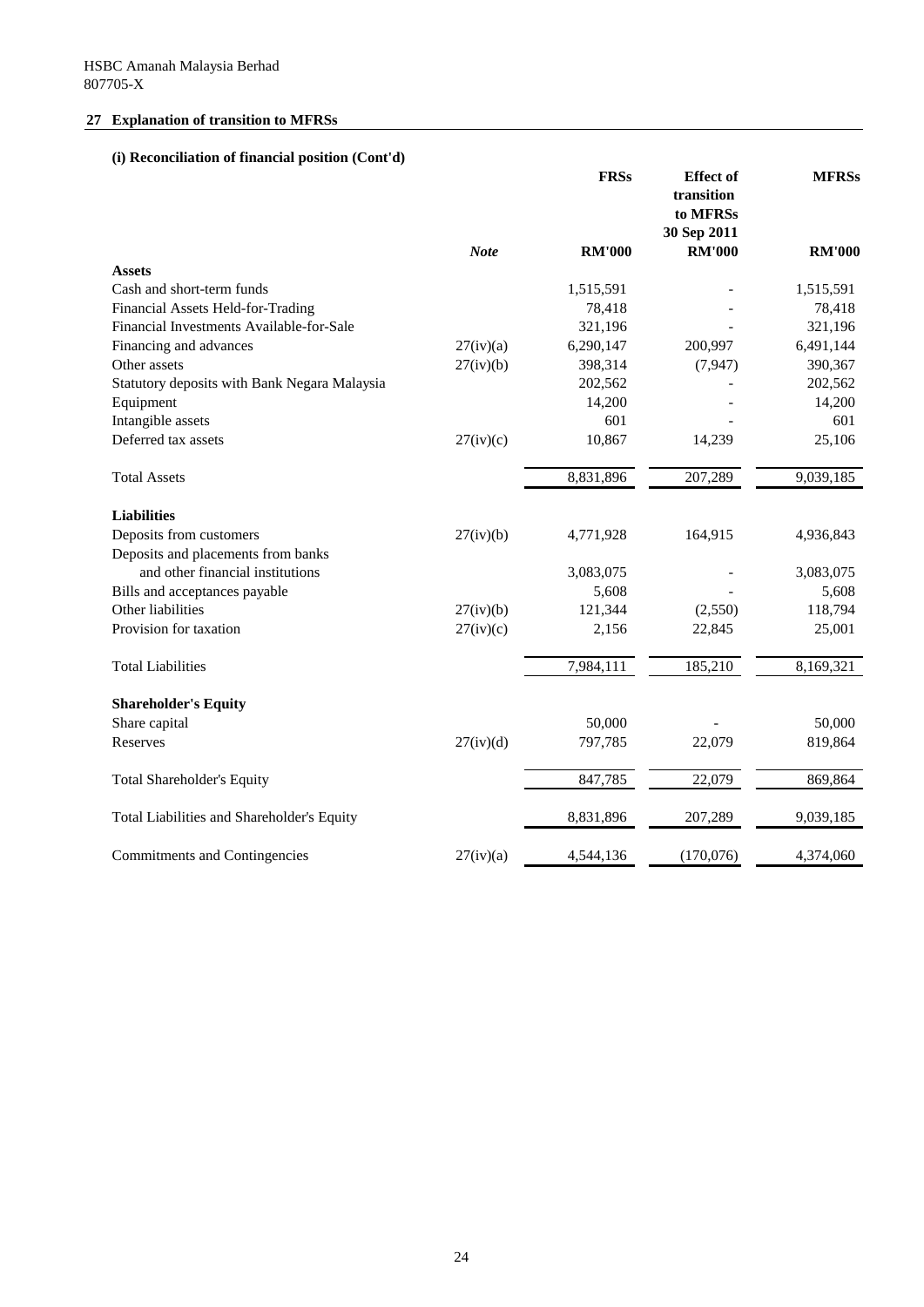# **(i) Reconciliation of financial position (Cont'd)**

|                                              |             | <b>FRSs</b>   | <b>Effect</b> of<br>transition<br>to MFRSs<br>1 Jan 2011 | <b>MFRSs</b>  |
|----------------------------------------------|-------------|---------------|----------------------------------------------------------|---------------|
|                                              | <b>Note</b> | <b>RM'000</b> | <b>RM'000</b>                                            | <b>RM'000</b> |
| <b>Assets</b>                                |             |               |                                                          |               |
| Cash and short-term funds                    |             | 1,508,998     |                                                          | 1,508,998     |
| Financial Assets Held-for-Trading            |             | 148,006       |                                                          | 148,006       |
| Financial Investments Available-for-Sale     |             | 330,665       |                                                          | 330,665       |
| Financing and advances                       | 27(iv)(a)   | 4,636,276     | 173,867                                                  | 4,810,143     |
| Other assets                                 | 27(iv)(b)   | 59,035        | (2,449)                                                  | 56,586        |
| Statutory deposits with Bank Negara Malaysia |             | 34,729        |                                                          | 34,729        |
| Equipment                                    |             | 16,425        |                                                          | 16,425        |
| Intangible assets                            |             | 1,499         |                                                          | 1,499         |
| Deferred tax assets                          | 27(iv)(c)   | 18,002        | 14,381                                                   | 32,383        |
| <b>Total Assets</b>                          |             | 6,753,635     | 185,799                                                  | 6,939,434     |
| <b>Liabilities</b>                           |             |               |                                                          |               |
| Deposits from customers                      | 27(iv)(b)   | 3,782,536     | 148,024                                                  | 3,930,560     |
| Deposits and placements from banks           |             |               |                                                          |               |
| and other financial institutions             |             | 2,084,599     |                                                          | 2,084,599     |
| Bills and acceptances payable                |             | 5,531         |                                                          | 5,531         |
| Other liabilities                            | 27(iv)(b)   | 91,670        | (2,880)                                                  | 88,790        |
| Provision for taxation                       | 27(iv)(c)   | 4,448         | 21,613                                                   | 26,061        |
| <b>Total Liabilities</b>                     |             | 5,968,784     | 166,757                                                  | 6,135,541     |
| <b>Shareholder's Equity</b>                  |             |               |                                                          |               |
| Share capital                                |             | 50,000        |                                                          | 50,000        |
| Reserves                                     | 27(iv)(d)   | 734,851       | 19,042                                                   | 753,893       |
| <b>Total Shareholder's Equity</b>            |             | 784,851       | 19,042                                                   | 803,893       |
| Total Liabilities and Shareholder's Equity   |             | 6,753,635     | 185,799                                                  | 6,939,434     |
| <b>Commitments and Contingencies</b>         | 27(iv)(a)   | 1,823,148     | (147, 534)                                               | 1,675,614     |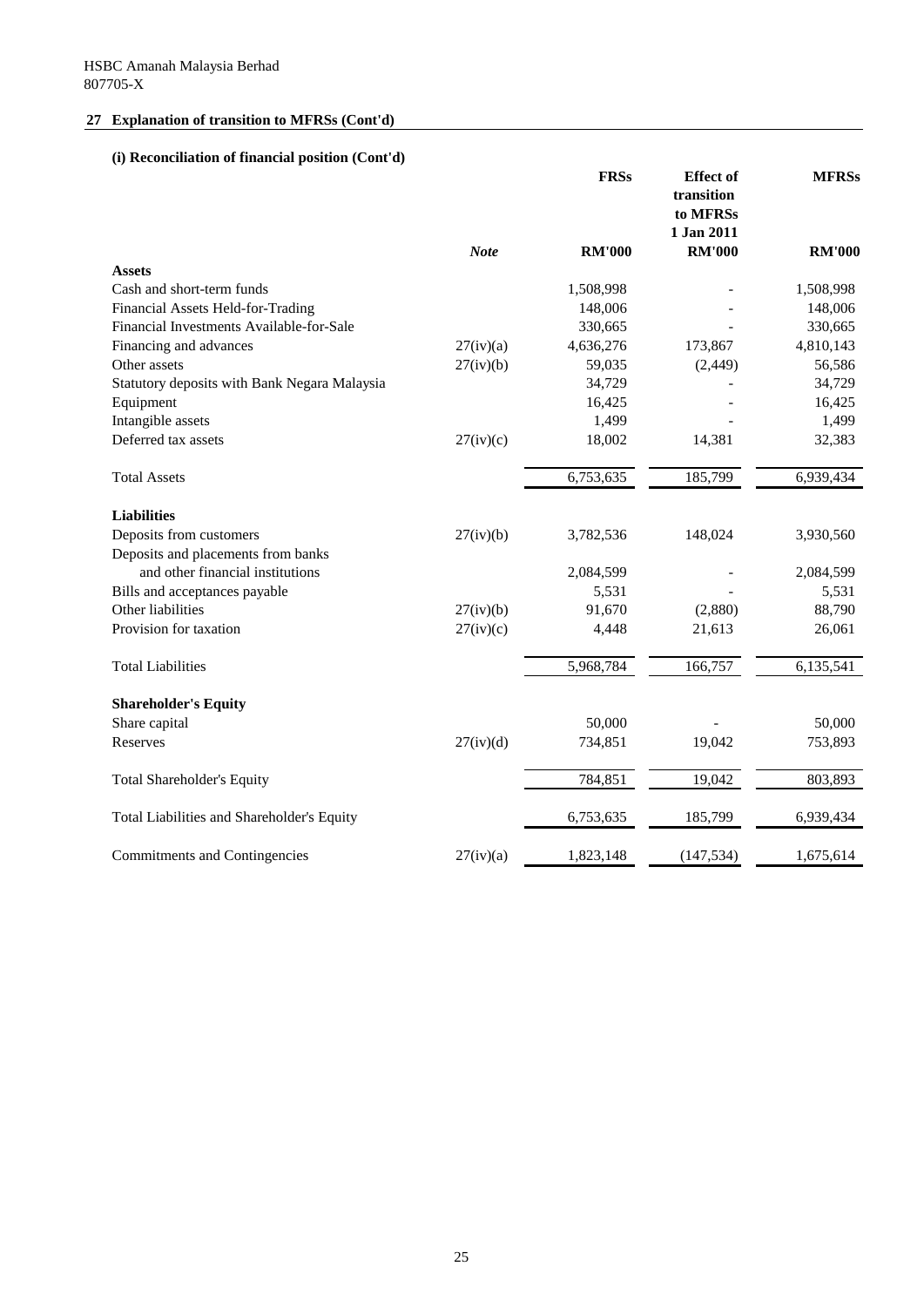# **(ii) Reconciliation of profit or loss and other comprehensive income**

|                                                                  |             | <b>FRSs</b>   | <b>Effect of</b><br>transition<br>to MFRSs<br>three months<br>ended<br>30 Sep 2011 | <b>MFRSs</b>  |
|------------------------------------------------------------------|-------------|---------------|------------------------------------------------------------------------------------|---------------|
|                                                                  | <b>Note</b> | <b>RM'000</b> | <b>RM'000</b>                                                                      | <b>RM'000</b> |
| Income derived from investment of                                |             |               |                                                                                    |               |
| depositors' funds and others                                     | 27(iv)(e)   | 117,094       | (4, 352)                                                                           | 112,742       |
| Income derived from investment of                                |             |               |                                                                                    |               |
| shareholder's funds                                              | 27(iv)(e)   | 24,703        | 429                                                                                | 25,132        |
| Impairment losses on financing                                   | 27(iv)(f)   | (32, 411)     | 567                                                                                | (31, 844)     |
| Total distributable income                                       |             | 109,386       | (3,356)                                                                            | 106,030       |
| Income attributable to depositors                                | 27(iv)(g)   | (41, 897)     | 1,934                                                                              | (39,963)      |
| Total net income                                                 |             | 67,489        | (1, 422)                                                                           | 66,067        |
| Personnel expenses                                               |             | (6,372)       |                                                                                    | (6,372)       |
| Other overheads and expenditures                                 |             | (35, 565)     |                                                                                    | (35, 565)     |
| Profit before taxation                                           |             | 25,552        | (1, 422)                                                                           | 24,130        |
| Taxation                                                         | 27(iv)(h)   | (5,444)       | (240)                                                                              | (5,684)       |
| Profit for the period                                            |             | 20,108        | (1,662)                                                                            | 18,446        |
| Other comprehensive income                                       |             |               |                                                                                    |               |
| Items that may be reclassified subsequently to profit or loss    |             |               |                                                                                    |               |
| Fair value reserve                                               |             |               |                                                                                    |               |
| Change in fair value                                             |             | 402           |                                                                                    | 402           |
| Income tax relating to components of                             |             |               |                                                                                    |               |
| other comprehensive income<br>Other comprehensive income for the |             | (100)         |                                                                                    | (100)         |
| period, net of tax                                               |             | 302           |                                                                                    | 302           |
| Total comprehensive income for the period                        |             | 20,410        | (1,662)                                                                            | 18,748        |
|                                                                  |             |               |                                                                                    |               |
| Profit attributable to the owner of the Bank                     |             | 20,108        |                                                                                    | 18,446        |
| Total comprehensive income attributable to owner of the Bank     |             | 20,410        |                                                                                    | 18,748        |
| Basic earnings per RM0.50 ordinary share                         |             | 20.1 sen      |                                                                                    | 18.4 sen      |

<u> 1980 - Johann Barn, mars ann an t-Amhain Aonaich an t-Aonaich an t-Aonaich ann an t-Aonaich ann an t-Aonaich</u>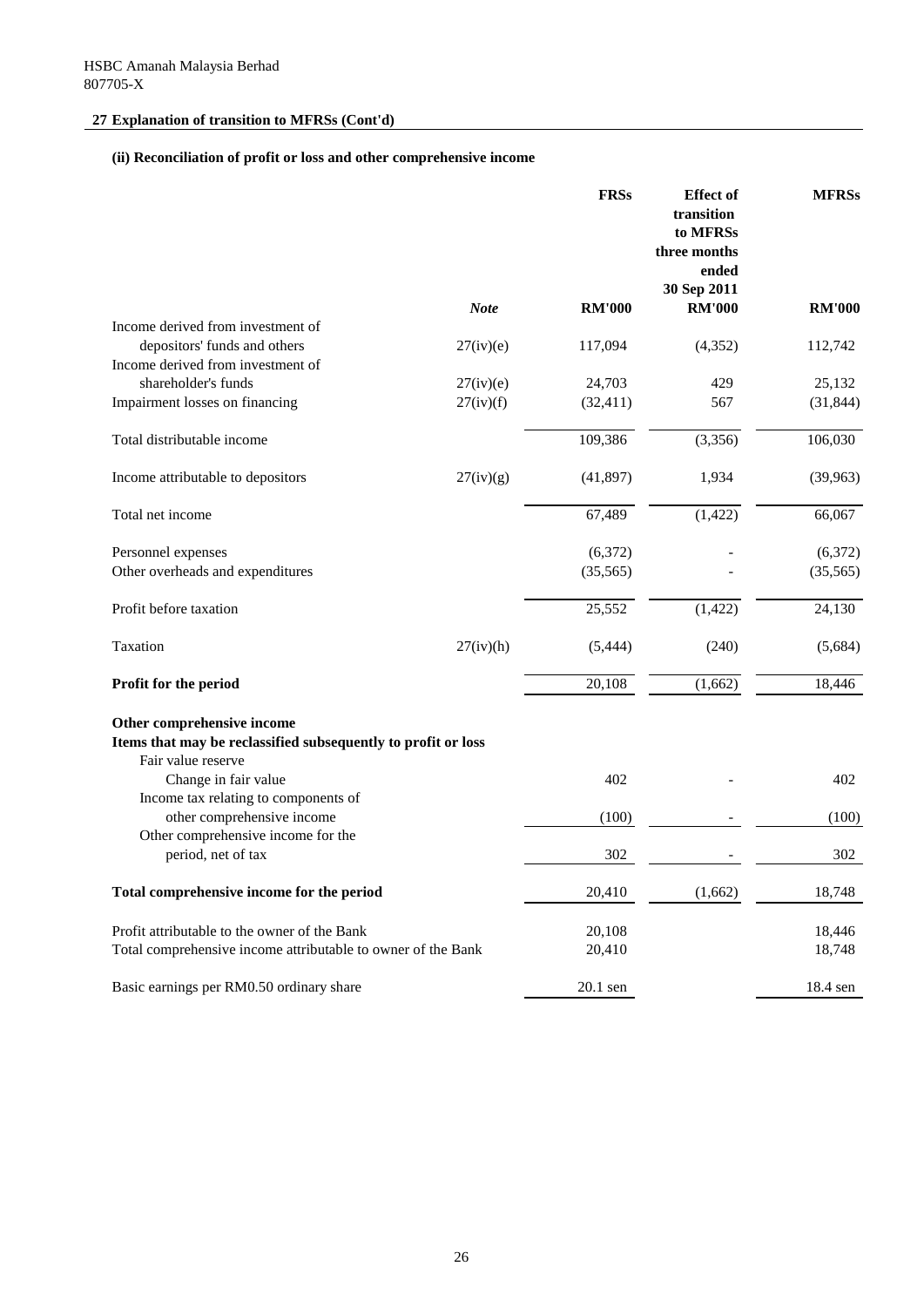# **(ii) Reconciliation of profit or loss and other comprehensive income (Cont'd)**

|                                                                                                                   |             | <b>FRSs</b>   | <b>Effect of</b><br>transition<br>to MFRSs<br>nine months<br>ended | <b>MFRSs</b>  |
|-------------------------------------------------------------------------------------------------------------------|-------------|---------------|--------------------------------------------------------------------|---------------|
|                                                                                                                   | <b>Note</b> | <b>RM'000</b> | 30 Sep 2011<br><b>RM'000</b>                                       | <b>RM'000</b> |
| Income derived from investment of                                                                                 |             |               |                                                                    |               |
| depositors' funds and others                                                                                      | 27(iv)(e)   | 318,250       | (5,626)                                                            | 312,624       |
| Income derived from investment of                                                                                 |             |               |                                                                    |               |
| shareholder's funds                                                                                               | 27(iv)(e)   | 70,648        | 445                                                                | 71,093        |
| Impairment losses on financing                                                                                    | 27(iv)(f)   | (80, 365)     | 4,293                                                              | (76,072)      |
| Total distributable income                                                                                        |             | 308,533       | (888)                                                              | 307,645       |
| Income attributable to depositors                                                                                 | 27(iv)(g)   | (110,700)     | 5,299                                                              | (105, 401)    |
| Total net income                                                                                                  |             | 197,833       | 4,411                                                              | 202,244       |
| Personnel expenses                                                                                                |             | (19, 723)     |                                                                    | (19,723)      |
| Other overheads and expenditures                                                                                  |             | (100, 157)    |                                                                    | (100, 157)    |
| Profit before taxation                                                                                            |             | 77,953        | 4,411                                                              | 82,364        |
| Taxation                                                                                                          | 27(iv)(h)   | (15, 454)     | (1,374)                                                            | (16,828)      |
| Profit for the period                                                                                             |             | 62,499        | 3,037                                                              | 65,536        |
| Other comprehensive income<br>Items that may be reclassified subsequently to profit or loss<br>Fair value reserve |             |               |                                                                    |               |
| Change in fair value                                                                                              |             | 216           |                                                                    | 216           |
| Income tax relating to components of                                                                              |             |               |                                                                    |               |
| other comprehensive income                                                                                        |             | (54)          |                                                                    | (54)          |
| Other comprehensive income for the<br>period, net of tax                                                          |             | 162           |                                                                    | 162           |
| Total comprehensive income for the period                                                                         |             | 62,661        | 3,037                                                              | 65,698        |
|                                                                                                                   |             |               |                                                                    |               |
| Profit attributable to the owner of the Bank                                                                      |             | 62,499        |                                                                    | 65,536        |
| Total comprehensive income attributable to owner of the Bank                                                      |             | 62,661        |                                                                    | 65,698        |
| Basic earnings per RM0.50 ordinary share                                                                          |             | $62.5$ sen    |                                                                    | $65.5$ sen    |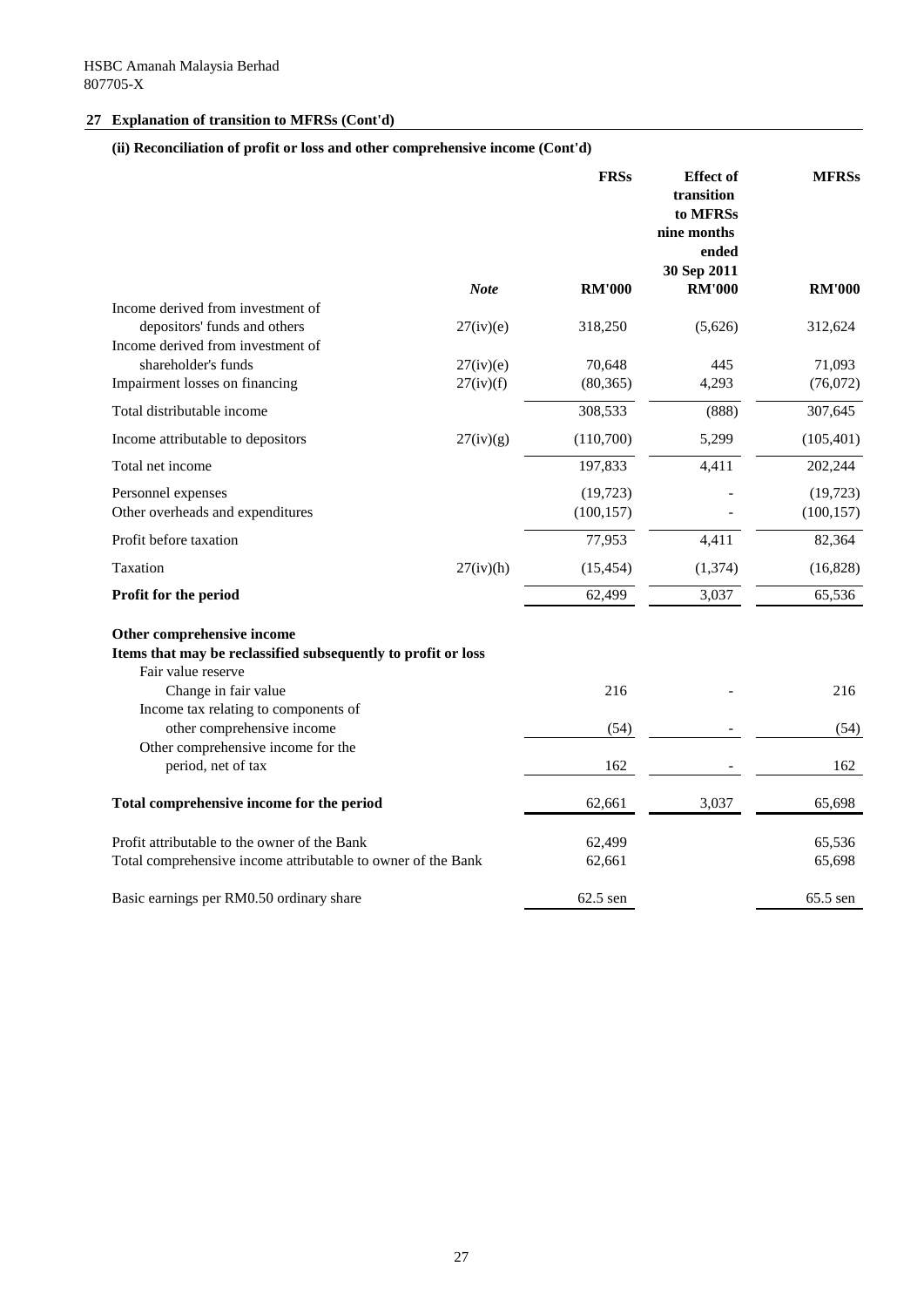### **(iii) Reconciliation of Cash Flow Statement**

|                                                      | <b>FRSs</b>   | <b>Effect of</b><br>transition<br>to MFRSs<br>30 Sep 2011 | <b>MFRSs</b>  |
|------------------------------------------------------|---------------|-----------------------------------------------------------|---------------|
| <b>Note</b>                                          | <b>RM'000</b> | <b>RM'000</b>                                             | <b>RM'000</b> |
| Profit before taxation                               | 77,953        | 4,411                                                     | 82,364        |
| Adjustments for non-operating and non-cash items     | 4,651         |                                                           | 4,651         |
| Operating profit before working capital changes      | 82,604        | 4,411                                                     | 87,015        |
| Changes in working capital:                          |               |                                                           |               |
| Net changes in operating assets                      | (2,091,395)   | (21, 632)                                                 | (2,113,027)   |
| Net changes in operating liabilities                 | 2,017,619     | 17,221                                                    | 2,034,840     |
| Taxation paid                                        | (10,666)      |                                                           | (10,666)      |
| Net cash generated from operating activities         | (1,838)       | (4, 411)                                                  | (1,838)       |
| Net cash generated from financing activities         | 8,431         |                                                           | 8,431         |
| Net changes in cash and cash equivalents             | 6,593         |                                                           | 6,593         |
| Cash and cash equivalents at beginning of the period | 1,508,998     |                                                           | 1,508,998     |
| Cash and cash equivalents at end of the period       | 1,515,591     |                                                           | 1,515,591     |
| Analysis of cash and cash equivalents                |               |                                                           |               |
| Cash and short-term funds                            | 1,515,591     |                                                           | 1,515,591     |

The comparative cash flow statements have been restated for the effects of the change in accounting policies as disclosed in Note 2a) Changes in Accounting Policies. However, the differences between the statement of cash flows presented under the MFRSs and the statement of cash flows presented under FRSs are not material.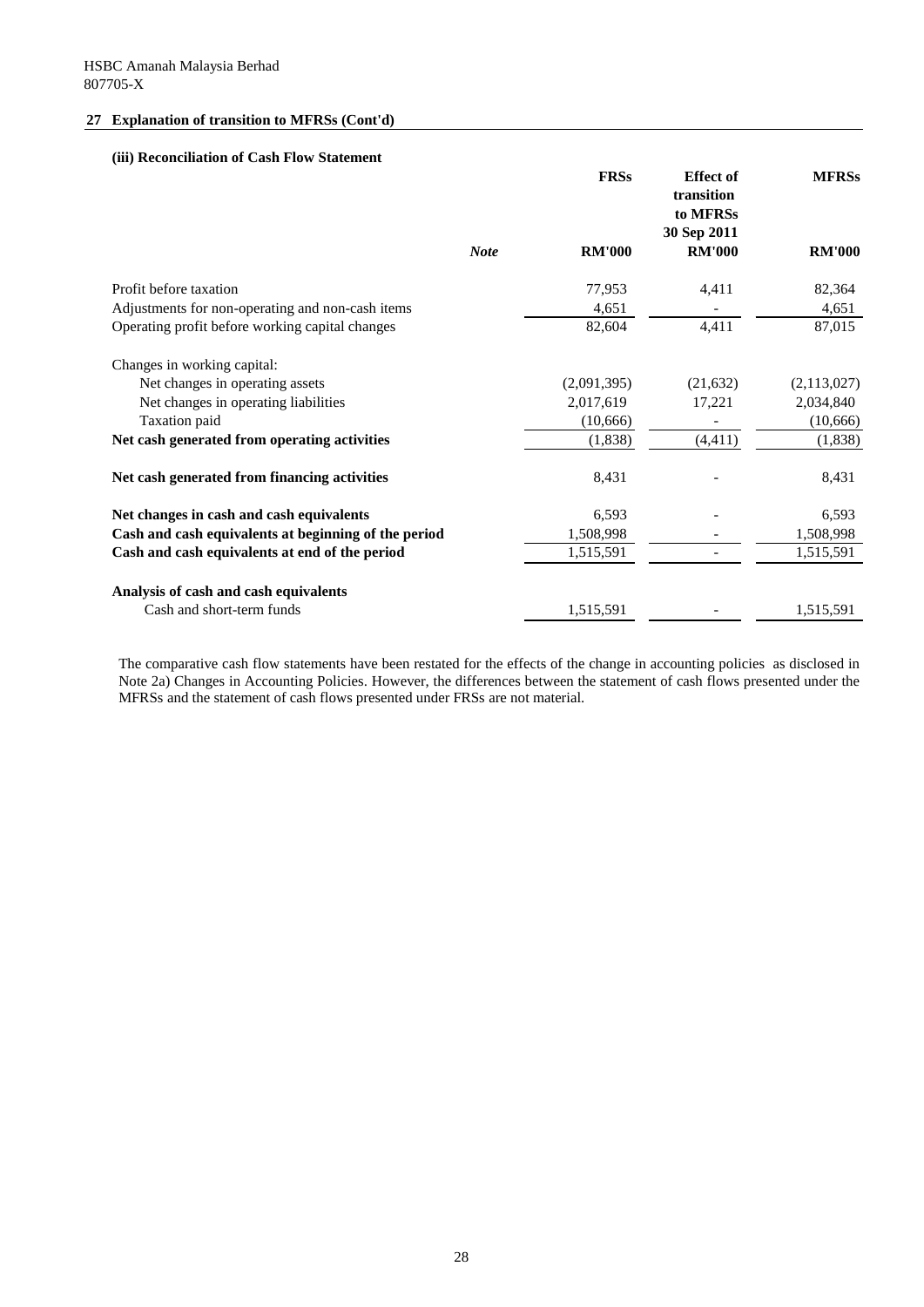#### **(iv) Explanation of transition to MFRSs**

#### **Notes to reconciliation of statement of financial position**

|     |                                           |             | 31 Dec 2011   | 30 Sep 2011   | 1 Jan 2011    |
|-----|-------------------------------------------|-------------|---------------|---------------|---------------|
|     |                                           | <b>Note</b> | <b>RM'000</b> | <b>RM'000</b> | <b>RM'000</b> |
| (a) | <b>Financing and advances</b>             |             |               |               |               |
|     | Decrease in collective impairment ("CIP") | 14(ii)      | 74,389        | 58,182        | 37,303        |
|     | Decrease in individual impairment ("IIP") | 14(ii)      | 36,288        | 31,382        | 26,282        |
|     | Increase in regulatory reserves ("RRP")   | 14(ii)      | (74, 558)     | (58, 643)     | (37, 252)     |
|     | Adjustment to increase retained earnings  | 27(iv)(d)   | 36,119        | 30,921        | 26,333        |
|     | Islamic repurchase agreements             |             | 192,401       | 170,076       | 147,534       |
|     |                                           |             | 228,520       | 200,997       | 173,867       |

In the previous years, collective impairment provisions were based on a percentage (1.5%) of the total outstanding financing portfolio net of individual impairment provisions to cover future potential losses from the financing and advances portfolio. Upon transition to MFRSs, the Bank adopted a MFRS compliant CIP model where collective impairment provisions are set aside to cover financing losses incurred but the financing has not been individually identified as impaired at reporting date. Additionally, impairment provisions for homogeneous groups of financing that are not considered individually significant are now computed under appropriate CIP models instead of being individually assessed. The accounting policy for collective impairment of financing and advances after the transition to MFRSs is disclosed in Note 2(a)(i).

Please refer to Note 2(a)(iii) for the change in accounting policy on disclosure on Islamic repurchase agreements.

#### **(b) Other assets, other liabilities and deposits from customers**

|                                              |           | 31 Dec 2011   | 30 Sep 2011   | 1 Jan 2011    |
|----------------------------------------------|-----------|---------------|---------------|---------------|
|                                              |           | <b>RM'000</b> | <b>RM'000</b> | <b>RM'000</b> |
| Other assets:                                |           |               |               |               |
| Decrease in derivative financial assets      | 15        | (7, 842)      | (7, 947)      | (2, 449)      |
| <b>Other liabilities:</b>                    |           |               |               |               |
| Decrease in derivative financial liabilities | 18        | 2,809         | 2,550         | 2,880         |
| <b>Deposit from customers:</b>               |           |               |               |               |
| Decrease/(Increase) in structured deposits   | 16(i)     | 6,157         | 5,161         | (490)         |
| Adjustment to increase retained earnings     | 27(iv)(d) | 1,124         | (236)         | (59)          |
| <b>Deposit from customers:</b>               |           |               |               |               |
| Islamic repurchase agreements                | 27(iv)(a) | 192,401       | 170,076       | 147,534       |
|                                              |           | 193,525       | 169,840       | 147,475       |

In the previous years, structured deposits were measured at amortised cost using the effective profit method. Upon transition to MFRSs, structured deposits are classified as "trading liabilities" and measured at fair value. The accounting policy for the fair value measurement of structured deposits is as disclosed in the audited financial statements of the Bank as at and for the financial year ended 31 December 2011, under Note 3(e)(vi).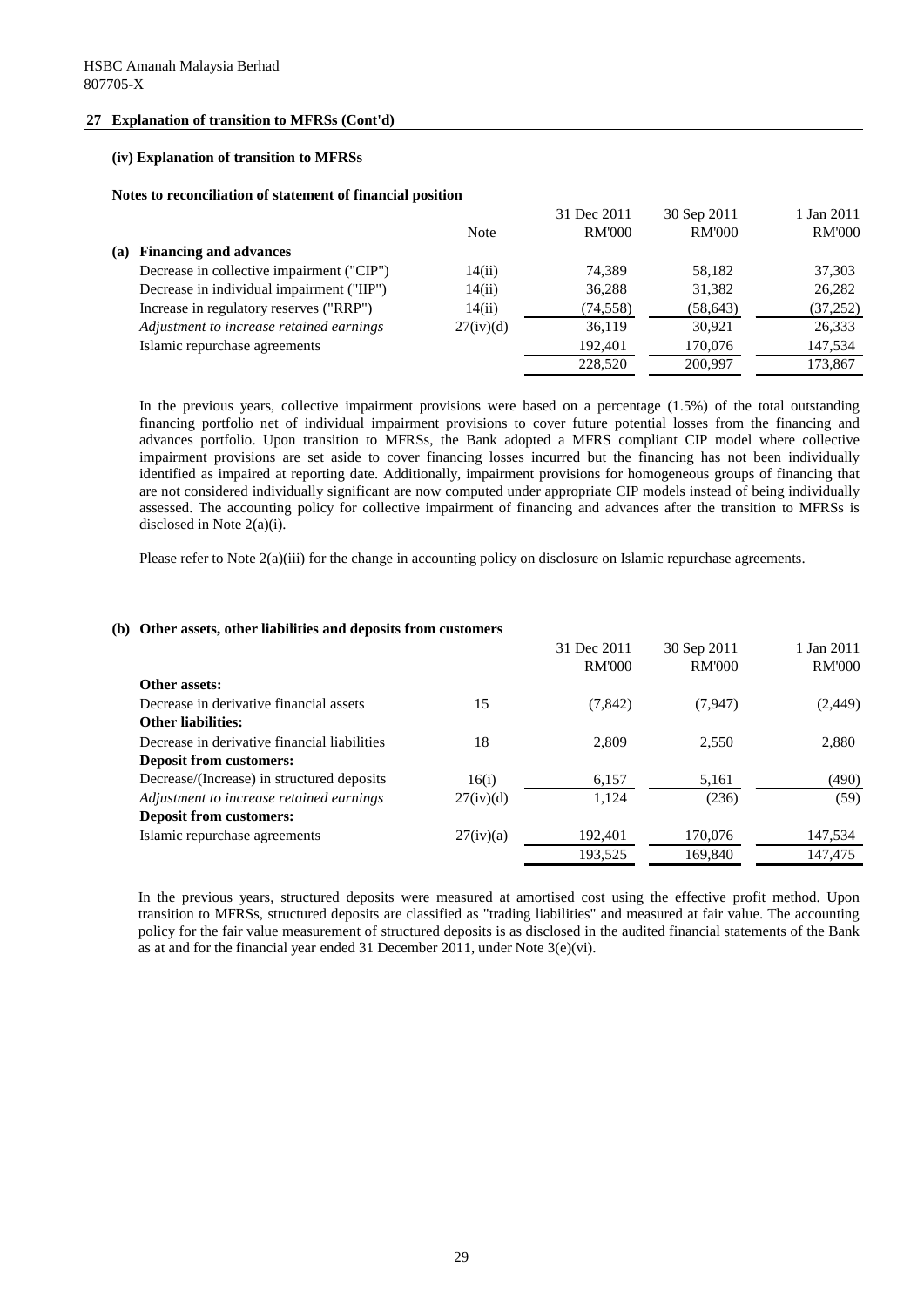### **(iv) Explanation of transition to MFRSs**

#### **Notes to reconciliation of statement of financial position**

|                                                       |             | 31 Dec 2011   | 30 Sep 2011   | 1 Jan 2011    |
|-------------------------------------------------------|-------------|---------------|---------------|---------------|
|                                                       | <b>Note</b> | <b>RM'000</b> | <b>RM'000</b> | <b>RM'000</b> |
| (c) Deferred tax assets and provision for taxation    |             |               |               |               |
| Deferred tax assets                                   |             |               |               |               |
| (Decrease)/Increase in deferred tax assets on         |             |               |               |               |
| collective impairment allowance                       |             | (834)         | 3,248         | 8,059         |
| Increase in deferred tax assets on RRP increase       |             | 15,275        | 10,991        | 6,322         |
| <b>Provision for taxation</b>                         |             |               |               |               |
| Increase/(Decrease) in provision for tax liability    |             |               |               |               |
| upon fair valuation of structured deposits            |             | (281)         | 59            | 15            |
| Increase in provision for tax liability upon decrease |             |               |               |               |
| in CIP and IIP                                        |             | (24, 129)     | (22,904)      | (21,628)      |
| Adjustment to decrease retained earnings              | 27(iv)(d)   | (9,969)       | (8,606)       | (7,232)       |
|                                                       |             |               |               |               |

The (increase)/decrease in collective impairment provision resulted in (lower)/higher deferred tax assets recognised. The increase in regulatory reserve provision resulted in higher deferred tax assets recognised.

Provision for tax liability increased upon positive fair valuation of structured deposits and decrease in CIP and IIP.

#### **(d) Retained earnings**

|                                                                |           | 31 Dec 2011   | 30 Sep 2011   | 1 Jan 2011    |
|----------------------------------------------------------------|-----------|---------------|---------------|---------------|
|                                                                |           | <b>RM'000</b> | <b>RM'000</b> | <b>RM'000</b> |
| Financing and advances                                         | 27(iv)(a) | 36,119        | 30,921        | 26,333        |
| Other assets, other liabilities and deposits<br>from customers | 27(iv)(b) | 1,124         | (236)         | (59)          |
| Deferred tax assets and provision for taxation                 | 27(iv)(c) | (9,969)       | (8,606)       | (7,232)       |
| Adjustment to increase retained earnings                       |           | 27,274        | 22,079        | 19,042        |

### **Notes to reconciliation of profit or loss and other comprehensive income**

|            |                                                             | 3 months ended | 9 months ended |
|------------|-------------------------------------------------------------|----------------|----------------|
|            |                                                             | 30 Sep 2011    | 30 Sep 2011    |
|            | <b>Note</b>                                                 | <b>RM'000</b>  | <b>RM'000</b>  |
| (e)        | Total income derived from investment of funds               |                |                |
|            | Increase in finance income and hibah                        | 103            | 294            |
|            | Decrease in other income                                    | (4,026)        | (5, 475)       |
|            | Adjustment to decrease profit or loss                       | (3,923)        | (5,181)        |
| (f)        | <b>Impairment losses on financing</b>                       |                |                |
|            | Adjustment to collective impairment ("CIP")                 | (16, 439)      | (32,167)       |
|            | Adjustment to individual impairment ("IIP")                 | 26,084         | 57,851         |
|            | Increase in regulatory reserves                             | (9,078)        | (21,391)       |
|            | Adjustment to increase profit or loss                       | 567            | 4,293          |
| (g)        | Income attributable to depositors                           |                |                |
|            | Effect of fair valuation of derivative financial liabilties | 1,934          | 5,299          |
|            | Adjustment to increase profit or loss                       | 1,934          | 5,299          |
| <b>(h)</b> | <b>Taxation</b>                                             |                |                |
|            | Effect of fair valuation of structured deposits             | 523            | 44             |
|            | Decrease in impairment provisions                           | (169)          | (1,276)        |
|            | Deferred taxation on increase in CIP                        | (2,078)        | (4,811)        |
|            | Deferred taxation on provision for regulatory reserve       | 1,484          | 4,669          |
|            | Adjustment to decrease profit or loss                       | (240)          | (1,374)        |